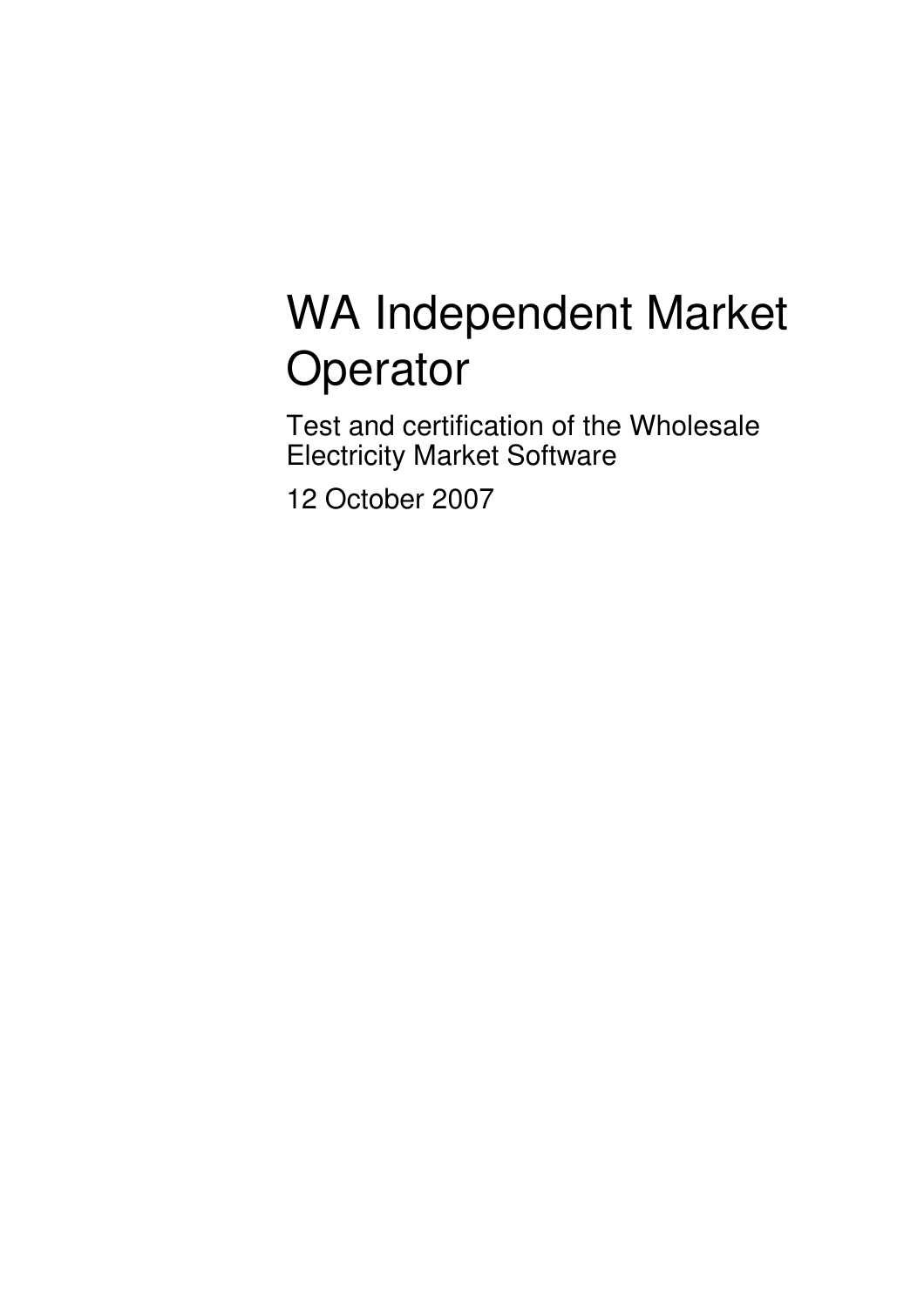# WA Independent Market **Operator**

Test and certification of the Wholesale Electricity Market Software

12 October 2007

© PA Knowledge Limited 2007

Prepared by: Alasdair Turner Chris Matson

PA Consulting Group PO Box 1659 Lambton Quay **Wellington** Tel: +64 4 499 9053 Fax: +64 4 473 1630 www.paconsulting.com

Version: 1.0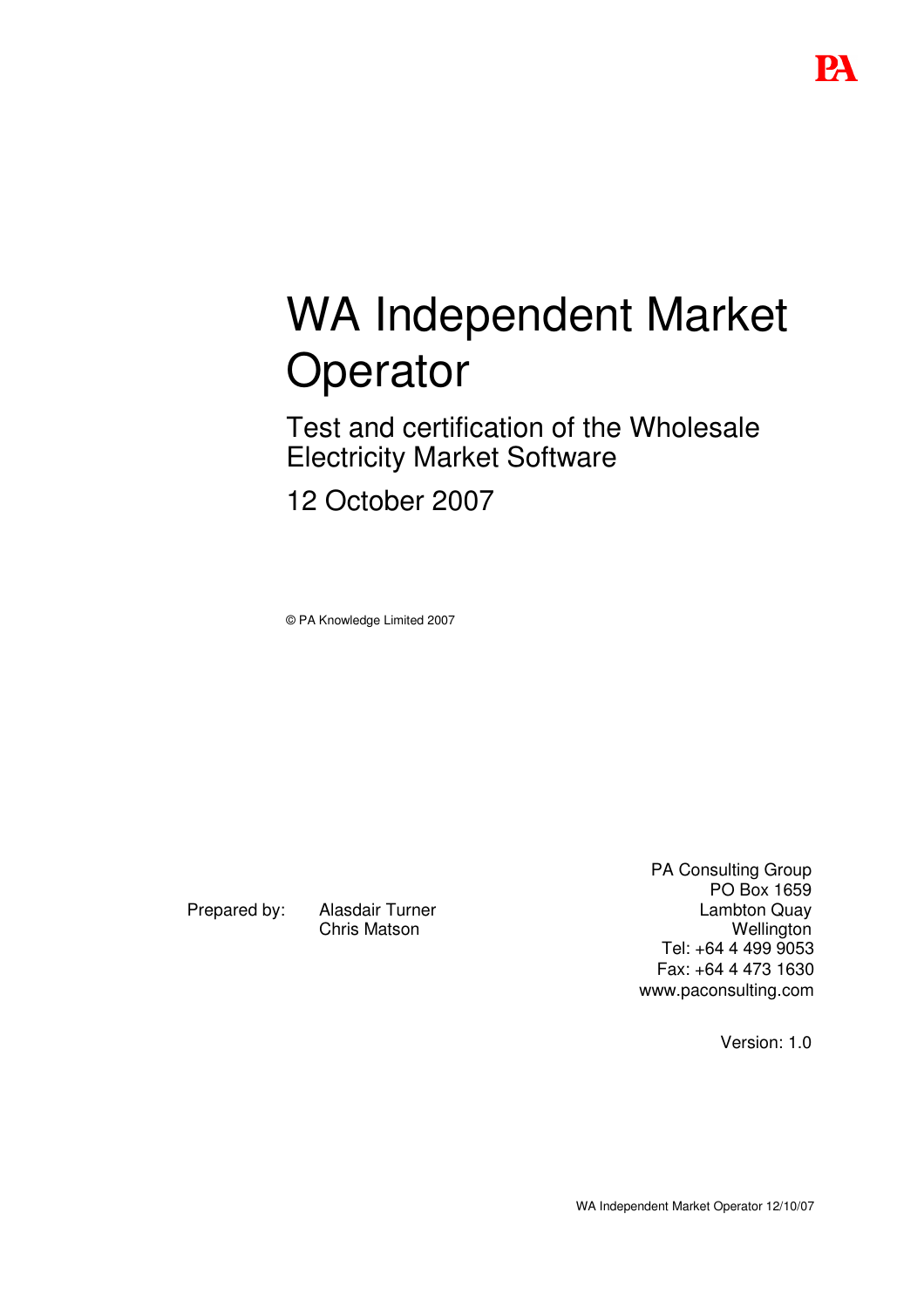

## *FOREWORD*

This report sets out the results of the market audit by PA Consulting Group in carrying out its assessment of the compliance of the IMO's market software with the Western Australia Wholesale Electricity Market Rules.

This testing has been carried out under Market Rule 2.14.3.(c) which requires that;

The IMO must ensure that the Market Auditor carries out the audits of such matters as the IMO considers appropriate, which must include:

- (a) the compliance of the IMO's internal procedures and business processes with the Market Rules
- (b) the IMO's compliance with the Market Rules and Market Procedures
- (c) the IMO's market software systems and processes for software management.

This report concludes that the market software systems comply.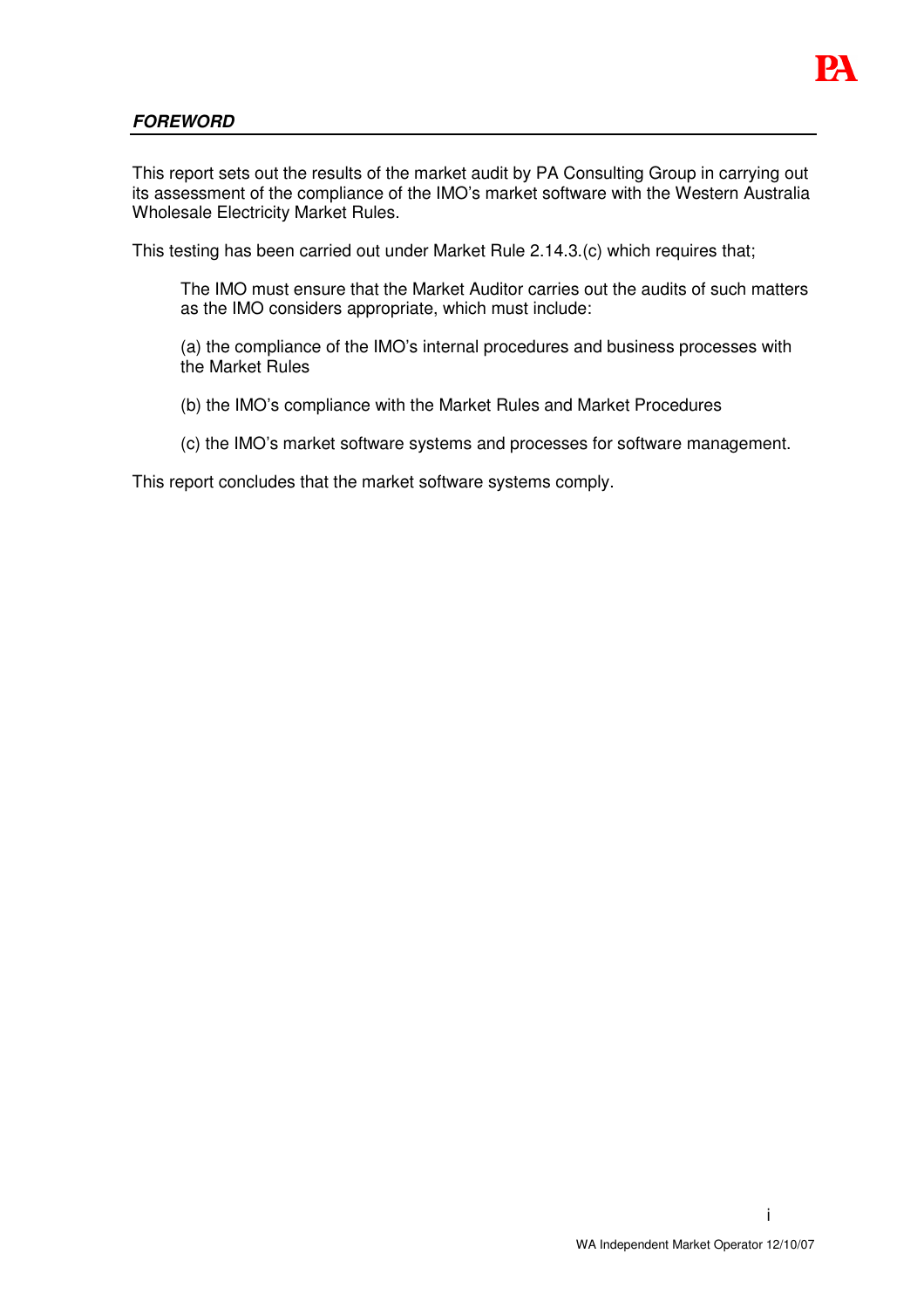

# **TABLE OF CONTENTS**

|               | <b>Foreword</b>                                                             |                                                                                                                                                                             |                                                     |
|---------------|-----------------------------------------------------------------------------|-----------------------------------------------------------------------------------------------------------------------------------------------------------------------------|-----------------------------------------------------|
| $\mathbf 1$ . | <b>Introduction</b><br>Approach taken to testing the market software<br>1.1 |                                                                                                                                                                             |                                                     |
| 2.            | 2.1<br>$2.2\phantom{0}$                                                     | <b>Summary of results</b><br>Compliance of the IMO Market Systems<br>Summary of tests conducted                                                                             | $2 - 1$<br>$2 - 1$<br>$2 - 1$                       |
| 3.            |                                                                             | <b>Details of Reserve Capacity Systems Review</b>                                                                                                                           | $3 - 1$                                             |
| 4.            | 4.1<br>4.2                                                                  | <b>Details of Energy Systems Review</b><br><b>STEM Market</b><br><b>Non-STEM Tests</b>                                                                                      | $4 - 1$<br>$4 - 1$<br>$4 - 7$                       |
| 5.            | 5.1<br>5.2<br>5.3<br>5.4                                                    | <b>Details of Settlements Review</b><br><b>Ancillary Services Settlement</b><br><b>STEM Settlement</b><br><b>Reserve Capacity Settlement</b><br><b>Balancing Settlement</b> | $5 - 1$<br>$5 - 1$<br>$5 - 2$<br>$5 - 2$<br>$5 - 4$ |

5.5 Other Settlement Calculations 5-6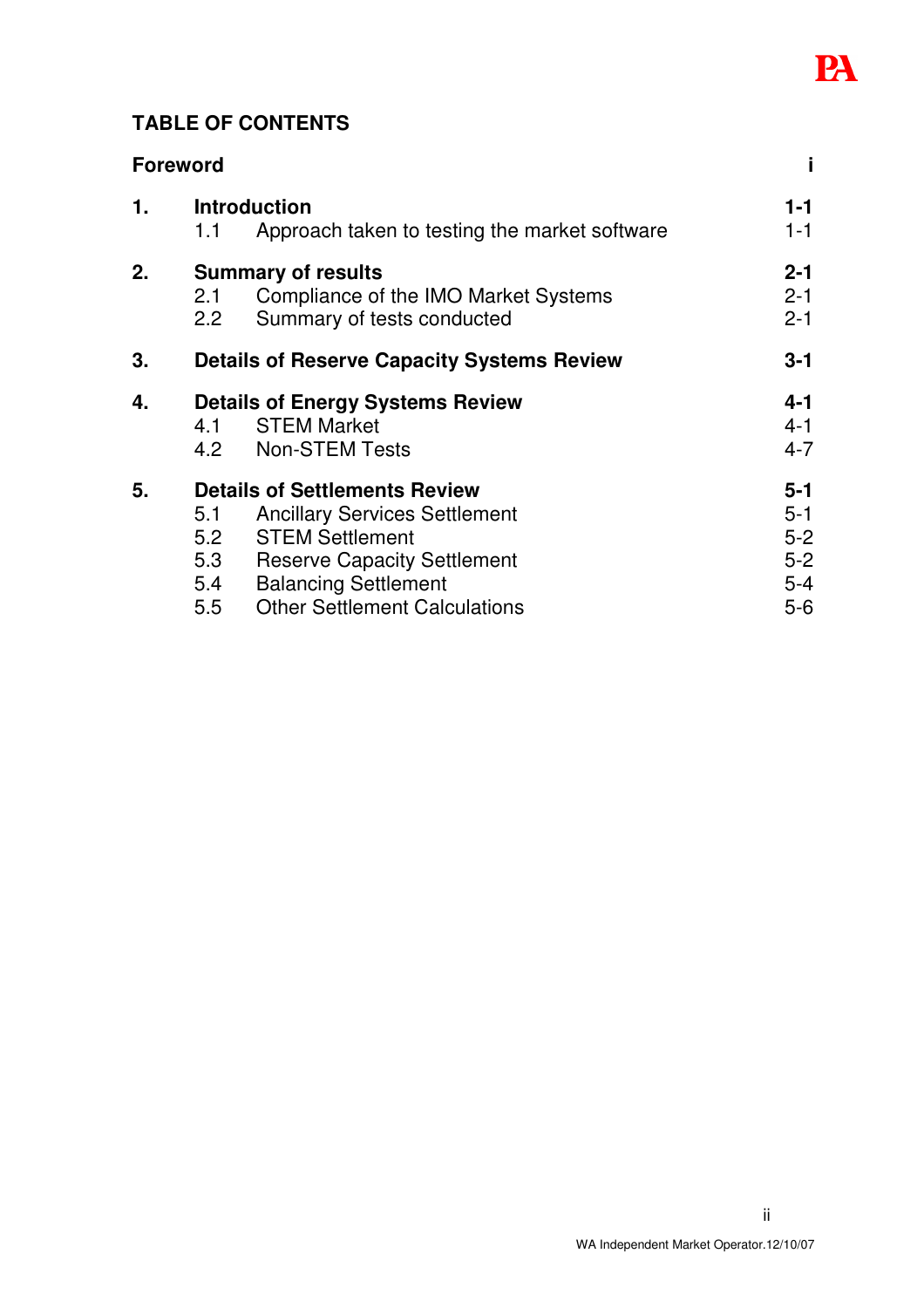

## *1. INTRODUCTION*

The market software testing certification process assesses whether the mathematical formulations of the Western Australia wholesale electricity market systems have been correctly implemented by the software, so that the energy and reserve dispatch schedules and related prices and settlement values are correctly calculated with respect to the Wholesale Electricity Market Rules<sup>1</sup> (the Rules) and associated Market Procedures (the Procedures).

The certification process, tests and results are documented in this report. This document is divided and sectioned in the following manner:

- *Section 1 Introduction* sets out the structure of this document and provides an overview of the approach adopted in conducting the certification
- *Section 2 Overview* provides an overview of the key findings from the certification process and provides a summary of the certification tests and test outcomes
- *Section 3 Details of Reserve Capacity System Review* provides the detail of the test scenarios used for the certification of the IMO's reserve capacity systems along with issues noted (if any)
- *Section 4 Details of Energy System Review* as for Section 3 but covering the IMO's energy market systems
- *Section 5 Details of Settlement System Review* as for Section 3 but covering the IMO's settlement systems

## **1.1 APPROACH TAKEN TO TESTING THE MARKET SOFTWARE**

Verification of the software results is generally conducted using one, or commonly both, of the following methods:

- 1. Directly comparing the results to our understanding of the formulation. This may involve answering questions such as: Are the appropriate constraints binding? Does the set of calculations change as we expect when input values are altered and the software is re-run? Does the software make optimal trade-offs between alternative resources, given their costs and associated constraints?
- 2. In many cases, we construct spreadsheet models of the specific case. The spreadsheet model may perform a set of calculations (such as pre-processing of data or quantity allocations, as defined by the formulation), or it may include an optimisation procedure designed to replicate a portion of the software's formulation.

We seek to isolate the specific feature being tested by disabling as many other features as possible and/or constructing the data so that a minimal set of features is active in each test. The software is then run to produce a set of results.

If we are able to verify the software results in the cases being tested, then we can confirm that the software is performing according to its design.

<sup>&</sup>lt;sup>1</sup> Version dated 1 July 2007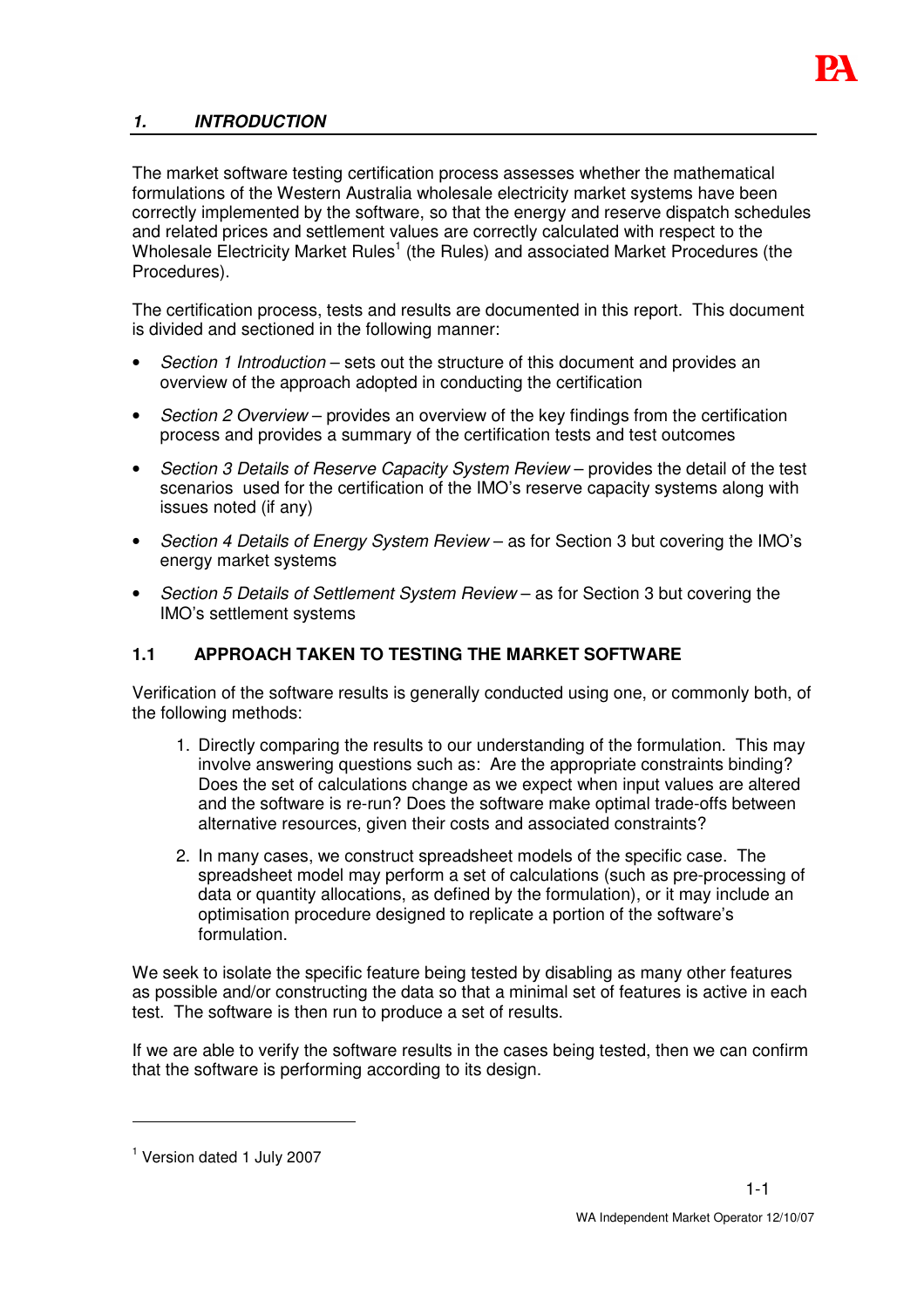

Where possible, we have tested the market software by using actual historical data from the WEMS.

Some features cannot be tested in this way because there is insufficient historical data available. These features have been tested individually using one or more simple test cases for each feature.

In addition, to the tests using our test model, as needed and as appropriate, we also examined and verified the set of tests that had been conducted by IMO in their own software testing programme.

In these tests, PA has not verified the accuracy of the meter data or other data collected and processed prior to the calculations performed by the software modules.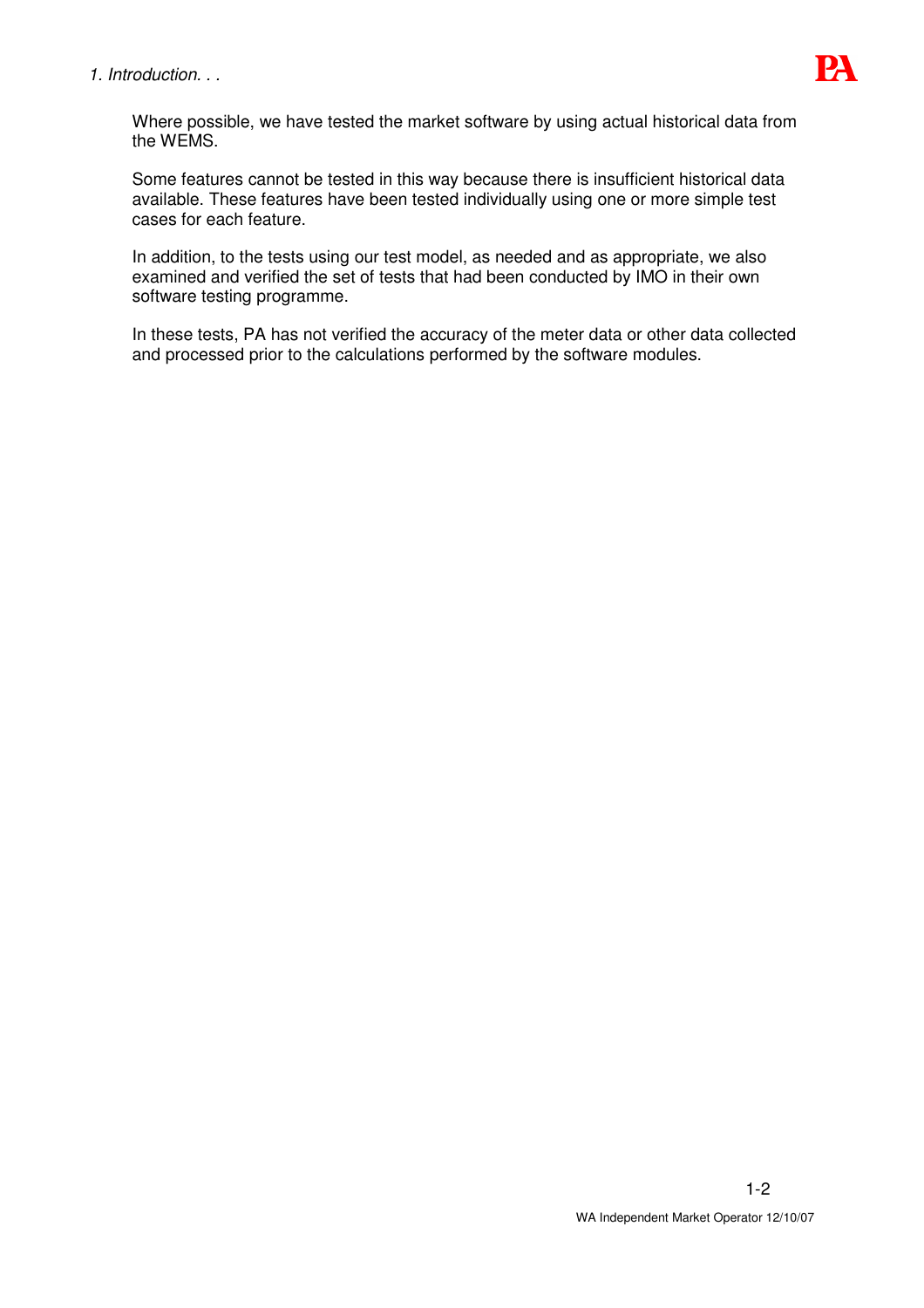

## *2. SUMMARY OF RESULTS*

## **2.1 COMPLIANCE OF THE IMO MARKET SYSTEMS**

The software systems covered by this section of the review include:

- The Reserve Capacity system
- The Energy Market systems (including STEM)
- The Settlements systems

Our tests indicated that the IMO Market Systems generally produced answers consistent with the market Rules under operating conditions that could be reasonably expected to occur over the life of the market. While a couple of issues where identified during the course of the certification, all were satisfactorily addressed by the IMO and confirmed acceptable during retesting.

## **2.2 SUMMARY OF TESTS CONDUCTED**

This section provides a summary for the full set of tests conducted on the IMO and SM systems along with our conclusion of the tests. This detail is provided in tabular form and covers:

- The features of Market Systems software which have been tested
- The nature of the tests conducted
- A statement of conclusion, being either:
	- − PASS, meaning the test returned the expected result (i.e. consistent with our interpretation of the Rules)
	- − FAIL, meaning the test didn't return the expected result and that this unexpected result was likely to have a material effect on the market outcomes
	- − CONDITIONAL, conditional status is given on the provision that the corrective action put forward is accepted and implemented within the proposed timeframes
	- − AWAITING DATA, meaning we are still awaiting data from the IMO to confirm the result of this test

| <b>System</b>            | <b>Subject</b> |                                                    | <b>Conclusion</b> |
|--------------------------|----------------|----------------------------------------------------|-------------------|
| Market<br><b>Systems</b> | Reserve        | <b>Test RC1: Maximum Reserve Capacity Price</b>    | <b>PASS</b>       |
|                          | Capacity       | Test RC2: Reserve Capacity Base Case               | <b>PASS</b>       |
|                          |                | Test RC3: Bilateral clearing, Auction Requirements | <b>PASS</b>       |
|                          |                | Test RC4: Cascading between classes                | <b>PASS</b>       |
|                          |                | Test RC5: Auction Tie Break 1: First Criterion     | <b>PASS</b>       |
|                          |                | Test RC6: Auction Tie Break 2: Second Criterion    | <b>PASS</b>       |
|                          |                | Test RC7: Valid Exchange                           | <b>PASS</b>       |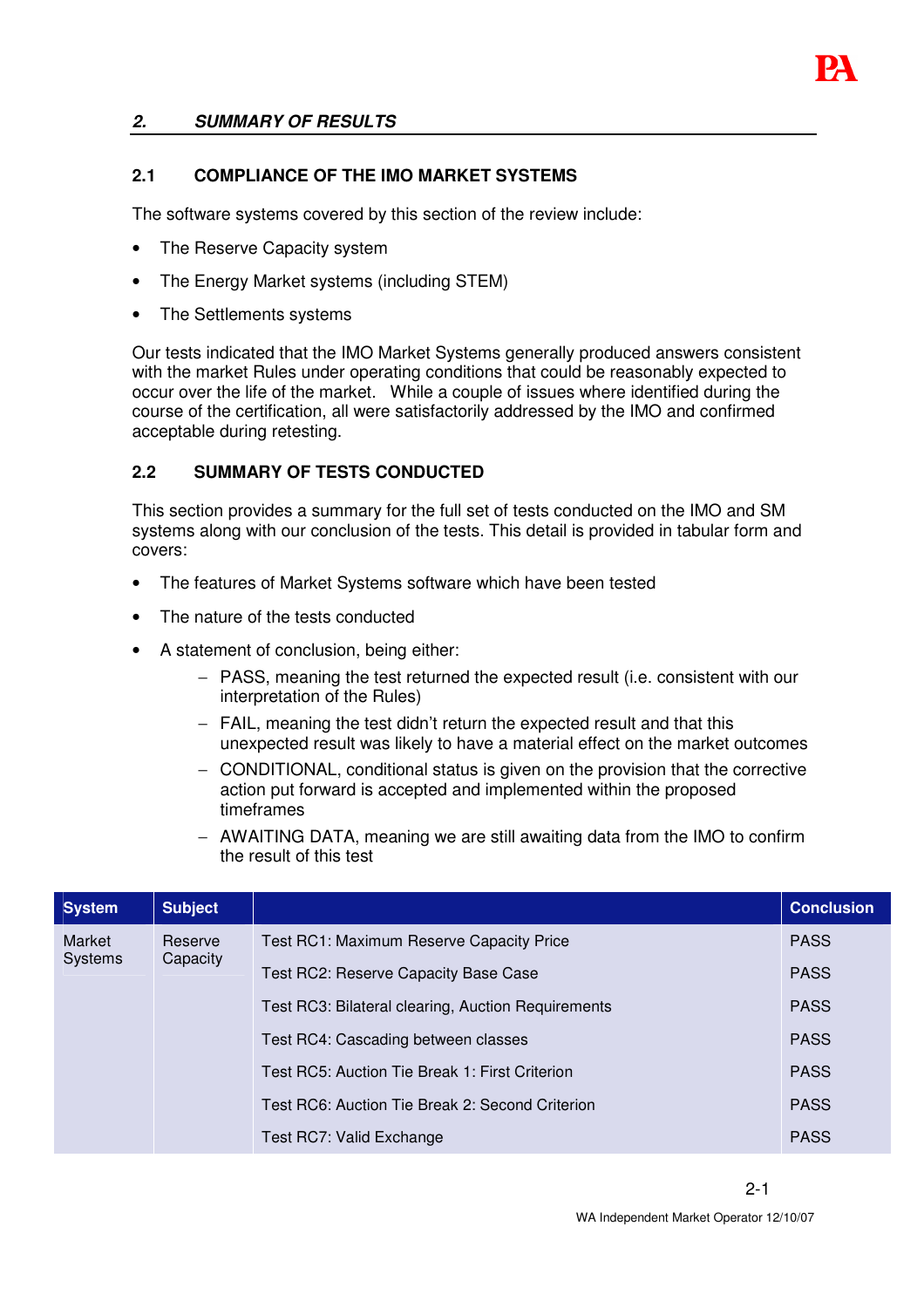# *2. Summary of results. . .*



| <b>System</b>  | <b>Subject</b>                              |                                                                                                                                | <b>Conclusion</b>          |
|----------------|---------------------------------------------|--------------------------------------------------------------------------------------------------------------------------------|----------------------------|
|                |                                             | Test RC8: Auction Shortfall, no valid offers                                                                                   | <b>PASS</b>                |
|                |                                             | Test RC9: Max RCP Cap                                                                                                          | <b>PASS</b>                |
| Market         | STEM &                                      | STEM ST1: Base Case                                                                                                            | <b>PASS</b>                |
| <b>Systems</b> | Non-STEM                                    | STEM ST2: Under contracted                                                                                                     | <b>PASS</b>                |
|                |                                             | STEM ST4: Over contracted                                                                                                      | <b>PASS</b>                |
|                |                                             | STEM ST5: Bilateral position outside of Price Curve.                                                                           | <b>PASS</b>                |
|                |                                             | <b>STEM ST6: Multiple Optima Clearing Quantities</b>                                                                           | <b>PASS</b>                |
|                |                                             | STEM ST7: Multiple Optima Clearing Prices                                                                                      | <b>PASS</b>                |
|                |                                             | STEM ST8: Price set at Min-STEM price by default bid                                                                           | <b>PASS</b>                |
|                |                                             | STEM ST9: Price set at Alt-Max-STEM price by default bid                                                                       | <b>PASS</b>                |
|                |                                             | STEM ST10: Three Participants.                                                                                                 | <b>PASS</b>                |
|                |                                             | NST 1 Dispatch Merit Order                                                                                                     | <b>PASS</b>                |
|                |                                             | NST 2 Dispatch Instructions                                                                                                    | <b>PASS</b>                |
|                |                                             | NST 3 Administered Balancing Prices                                                                                            | <b>PASS</b>                |
|                |                                             | NST 4 Reserve Capacity Obligation Quantities                                                                                   | <b>PASS</b>                |
| Settlement     | Ancillary<br>services<br><b>Settlements</b> | Test AS1: USHARE and Reserve Share                                                                                             | <b>PASS</b>                |
|                |                                             | Test AS2: Reserve Cost Share                                                                                                   | <b>PASS</b>                |
|                |                                             | Test AS3 Availability Cost Spinning Reserve                                                                                    | <b>PASS</b>                |
|                |                                             | <b>Test AS4: Consumer Share</b>                                                                                                | <b>PASS</b>                |
|                |                                             | Test AS5: Load Following Share                                                                                                 | <b>PASS</b>                |
|                |                                             | Test AS6: Ancillary Services Settlement Amount                                                                                 | <b>PASS</b>                |
| Settlement     | <b>STEM</b><br>Settlement                   | <b>Test SS1: Calculating STEM Settlement Amounts</b>                                                                           | <b>PASS</b>                |
| Settlement     | Reserve<br>Capacity<br>Settlement           | Test RCS1: Calculating Reserve Capacity Settlement Amount for Supply                                                           | <b>PASS</b>                |
|                |                                             | Test RCS2: Calculating Reserve Capacity Settlement Amount for                                                                  | <b>PASS</b>                |
|                |                                             | Demand                                                                                                                         | <b>PASS</b>                |
|                |                                             | Test RCS3: Calculating Reserve Capacity Refund Settlement Amount                                                               | <b>PASS</b>                |
|                |                                             | Test RCS4: Calculating Reserve Capacity Rebates and Offsets                                                                    |                            |
| Settlement     | Balancing<br>Settlement                     | <b>Test BS1: Authorised Deviation Settlement Amounts</b><br>Test BS2: Authorised Deviation Settlement Amounts for Verve Energy | <b>PASS</b><br><b>PASS</b> |
|                |                                             | <b>Test BS3: Unauthorised Deviation Settlement Amounts</b>                                                                     | <b>PASS</b>                |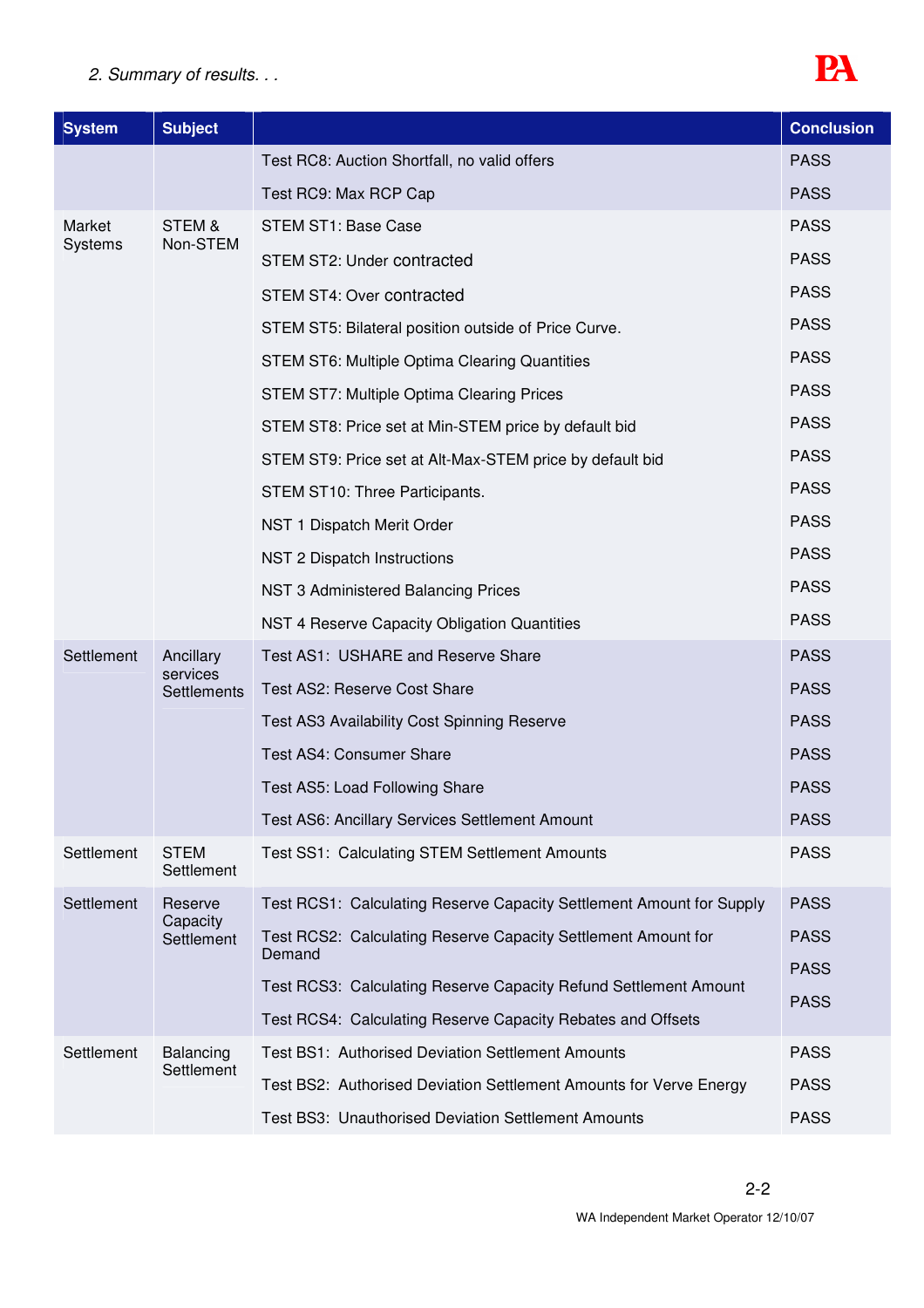# *2. Summary of results. . .*



| <b>System</b> | <b>Subject</b>      |                                                          | <b>Conclusion</b> |
|---------------|---------------------|----------------------------------------------------------|-------------------|
|               |                     | Test BS4: Resource Plan Deviation Settlement Amount      | <b>PASS</b>       |
|               |                     | <b>Test BS5: Dispatch Instruction Settlement Amounts</b> | <b>PASS</b>       |
| Settlement    | Other<br>Settlement | Test OS1: Commitment and Outage Settlement Amount        | <b>PASS</b>       |
|               |                     | Test OS2: Non-Compliance Charge Settlement Amounts       | <b>PASS</b>       |
|               |                     | Test OS3: Reconciliation Settlement Amount               | <b>PASS</b>       |
|               |                     | Test OS4: Network Control Service Settlement Amount      | <b>PASS</b>       |
|               |                     | Test OS5: Market Fee Settlement Amount                   | <b>PASS</b>       |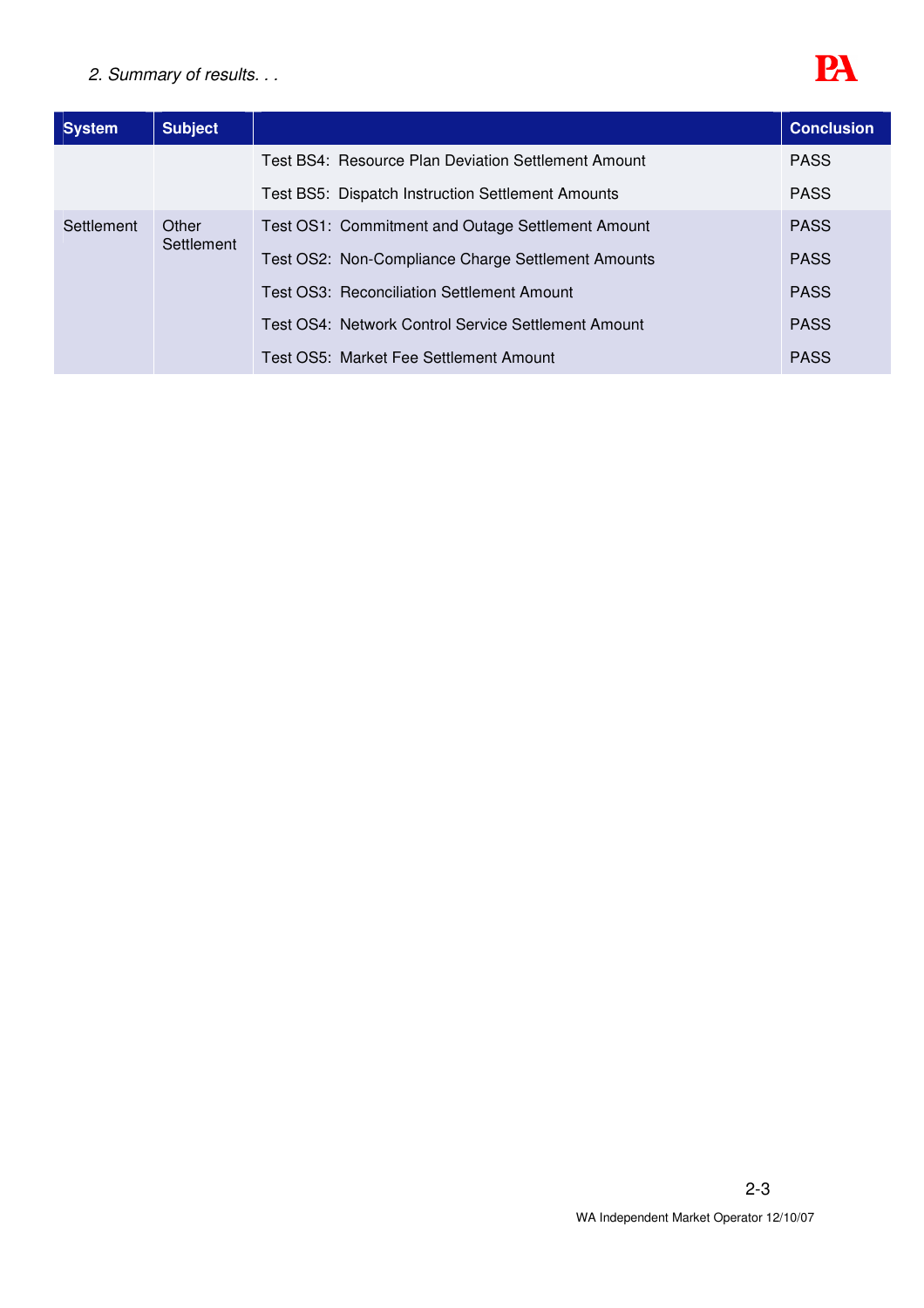

## *3. DETAILS OF RESERVE CAPACITY SYSTEMS REVIEW*

This section describes the tests that were performed on Reserve Capacity Systems along with the test results and relevant commentary.

#### **3.1.1 Test RC1: Maximum Reserve Capacity Price**

**Purpose:** To verify that the software correctly calculates the Maximum Reserve Capacity **Price** 

**Conclusions: PASS.** The calculations for this parameter are correct.

#### **Issues to be resolved:** None.

#### **3.1.2 Test RC2: Reserve Capacity Base Case**

**Purpose:** To test for the case where there is sufficient supply of certified capacity for all classes to meet the requirement.

**Conclusions: PASS.** Results for this case were as expected, with the auction cleared at the price of the highest accepted offer.

**Issues to be resolved:** None.

#### **3.1.3 Test RC3: Bilateral clearing, Auction Requirements**

**Purpose:** Bilateral capacity is sufficient in Class 1 to cover lower availability classes.

**Conclusions: PASS.** The bilateral capacity accepted in Class 1 was large enough so that the excess could be cascaded to cover the requirements for Classes 2, 3 and part of 4. This worked as expected..

**Issues to be resolved:** None.

#### **3.1.4 Test RC4: Cascading between classes**

**Purpose:** Excess supply of certified capacity in Class 1, enough so that in the auction it will cascade through to cover the requirements of lower availability classes.

**Conclusions: PASS.** The last offer accepted in Class 1 was large enough so that the excess could be cascaded to cover the requirements for Classes 2, 3 and part of 4. This worked as expected.

**Issues to be resolved:** None.

## **3.1.5 Test RC5: Auction Tie Break 1: First Criterion**

**Purpose:** Tie break test - the purpose is to confirm that in a reserve capacity auction tiebreak a facility with registered (existing) status is accepted before one with proposed (non-commenced) status.

**Conclusions: PASS.** In Class 1 two facilities had the same offer price. Two tied facilities on the first criterion. One was a registered (operating) facility and the other only a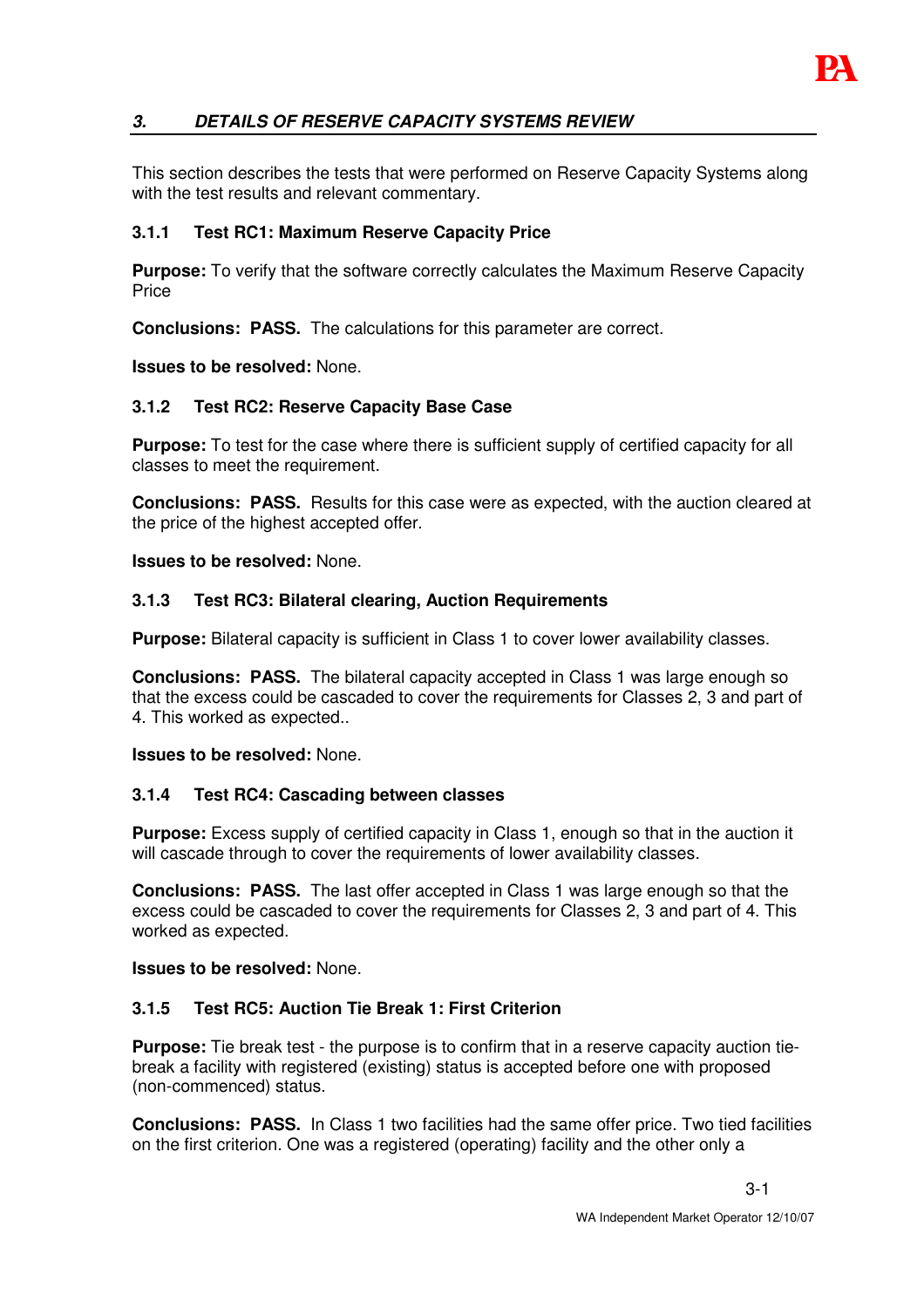

proposed facility (non-commenced). The registered facility was cleared. Had the tie-break been made on the next criterion (decreasing order of capacity) the proposed facility would have been accepted first. This was the intention of the test.

## **Issues to be resolved:** None.

## **3.1.6 Test RC6: Auction Tie Break 2: Second Criterion**

**Purpose:** Tie break test - the purpose is to confirm that in an reserve capacity auction tiebreak a facilities with the same status are accepted in decreasing order of capacity.

**Conclusions: PASS.** A tie-break was set up between two facilities which were both offered at the same price. The first criterion did not resolve the tie-break (both were registered facilities), so the facility with the larger capacity was accepted first, on the second criterion. This was the intention of the test.

## **Issues to be resolved:** None.

## **3.1.7 Test RC7: Valid Exchange**

**Purpose:** Test of a valid exchange. These are performed manually after the auction.

**Conclusions: PASS.** An optimal manual exchange was performed. This was allowed as the excess capacity was greater than 100 MW. The excess was 119 MW and a 120 MW offer at \$100 was exchanged for a 40 MW offer at \$120, hence the total cost was reduced. The system relies on the exchange to be identified and performed manually by the Imo, which is acceptable under the rules.

**Issues to be resolved:** None. Note however, that it was revealed that if a valid but suboptimal exchange was made the software did not allow the suboptimal offer to then be exchanged out for a more desirable one. In this case there was a third offer of 110 MW at \$105. A rerun of the auction was hence required, which was not a desirable situation. This has since been resolved by the IMO to allow for greater flexibility in the manual exchange process.

# **3.1.8 Test RC8: Auction Shortfall, no valid offers**

**Purpose:** Test to see how the software handles the situation where an overall shortfall occurs due to insufficient bilateral capacity and no valid offers.

**Conclusions: PASS**. When there are no valid auction offers and we have a capacity shortfall, the auction gives a RCP of \$0/MW. This does not contradict the market rules, however would result in a Monthly RCP of \$0/MW, whereas if no auction was held we would get a Monthly RCP of 85% of the Maximum RCP.

**Issues to be resolved:** The software is in compliance as the rules are ambiguous on this point. However, we recommend that an addition be made to the Market Rules, requiring that the Reserve Capacity Auction will not be run when there are no valid auction offers. This recommendation has been logged with the IMO.

# **3.1.9 Test RC9: Maximum Reserve Capacity Price Cap**

**Purpose:** Test to confirm that the max price cap is being correctly implemented, with the marginal facility to be accepted offering above the maximum price cap.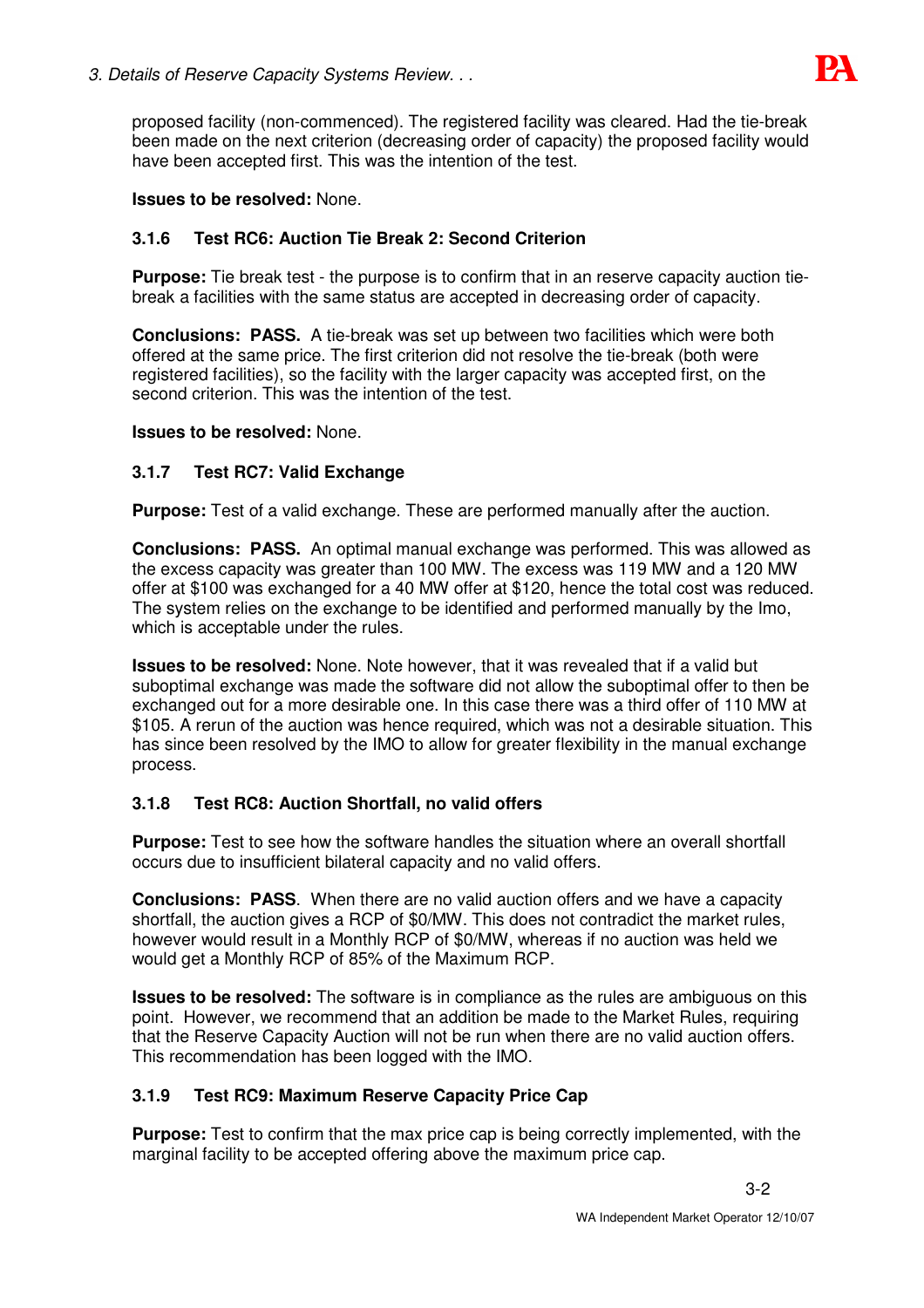*3. Details of Reserve Capacity Systems Review. . .*



**Conclusions: PASS**. The MPI software will not allow an offer to be submitted above the Maximum Reserve Capacity Price. This is in compliance.

**Issues to be resolved:** None.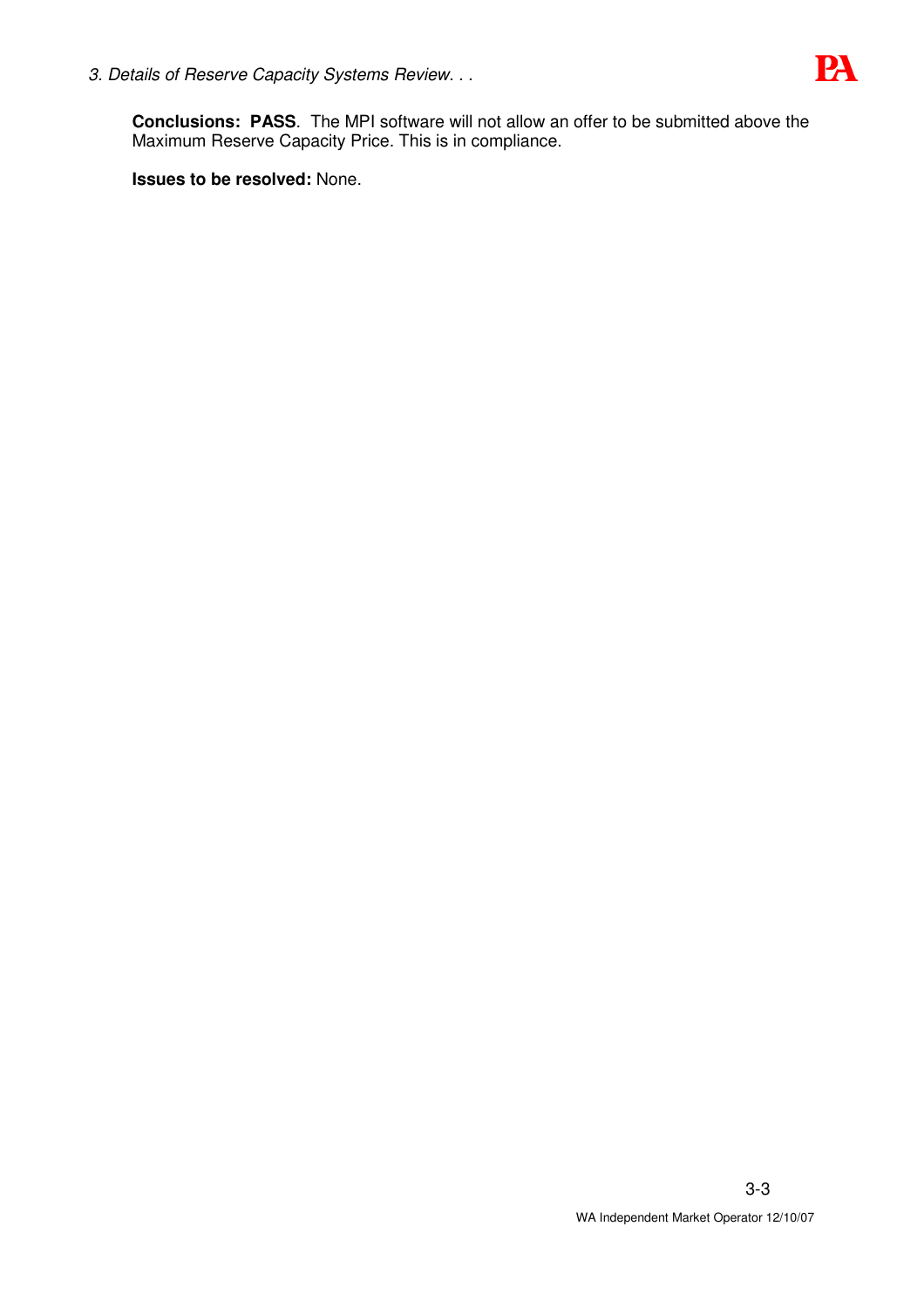

# *4. DETAILS OF ENERGY SYSTEMS REVIEW*

This section describes the tests that were performed on the energy markets systems, both STEM and non-STEM systems, along with test results and recommendations where appropriate.

## **4.1 STEM MARKET**

## **4.1.1 STEM ST1: Base Case**

**Purpose:** Test STEM auction functions correctly with two participants – one with only supply and one with only demand. Neither participant has any bilateral contracts.

## **Conclusions: PASS**

|                                         | <b>Correctly</b><br>Implemented? | <b>Comment</b>                                                                                                                         |
|-----------------------------------------|----------------------------------|----------------------------------------------------------------------------------------------------------------------------------------|
| <b>STEM bids and offers</b>             | Yes                              | STEM bid and offer curves are correctly built, with no<br>bilateral positions these are equivalent to the demand<br>and supply curves. |
| <b>STEM Clearing Price</b>              | Yes                              |                                                                                                                                        |
| <b>STEM Clearing</b><br><b>Quantity</b> | Yes                              | Clearing Price, Clearing Quantity and Net Contract<br>Positions were all calculated correctly.                                         |
| <b>Net Contract Position</b>            | Yes                              |                                                                                                                                        |

**Issues to resolve:** None

# **4.1.2 STEM ST2: Under contracted**

**Purpose:** Test STEM auction deals with an under contracted situation correctly. **Conclusions: PASS**

|                                         | <b>Correctly</b><br>Implemented? | <b>Comment</b>                                                                                 |
|-----------------------------------------|----------------------------------|------------------------------------------------------------------------------------------------|
| <b>STEM bids and offers</b>             | Yes.                             | Bilateral Position results in participant being under<br>contracted.                           |
| <b>STEM Clearing Price</b>              | Yes                              | STEM bid and offer curves are correctly built, given<br>the bilateral positions.               |
| <b>STEM Clearing</b><br><b>Quantity</b> | Yes                              |                                                                                                |
|                                         |                                  | Clearing Price, Clearing Quantity and Net Contract<br>Positions were all calculated correctly. |
| <b>Net Contract Position</b>            | Yes                              |                                                                                                |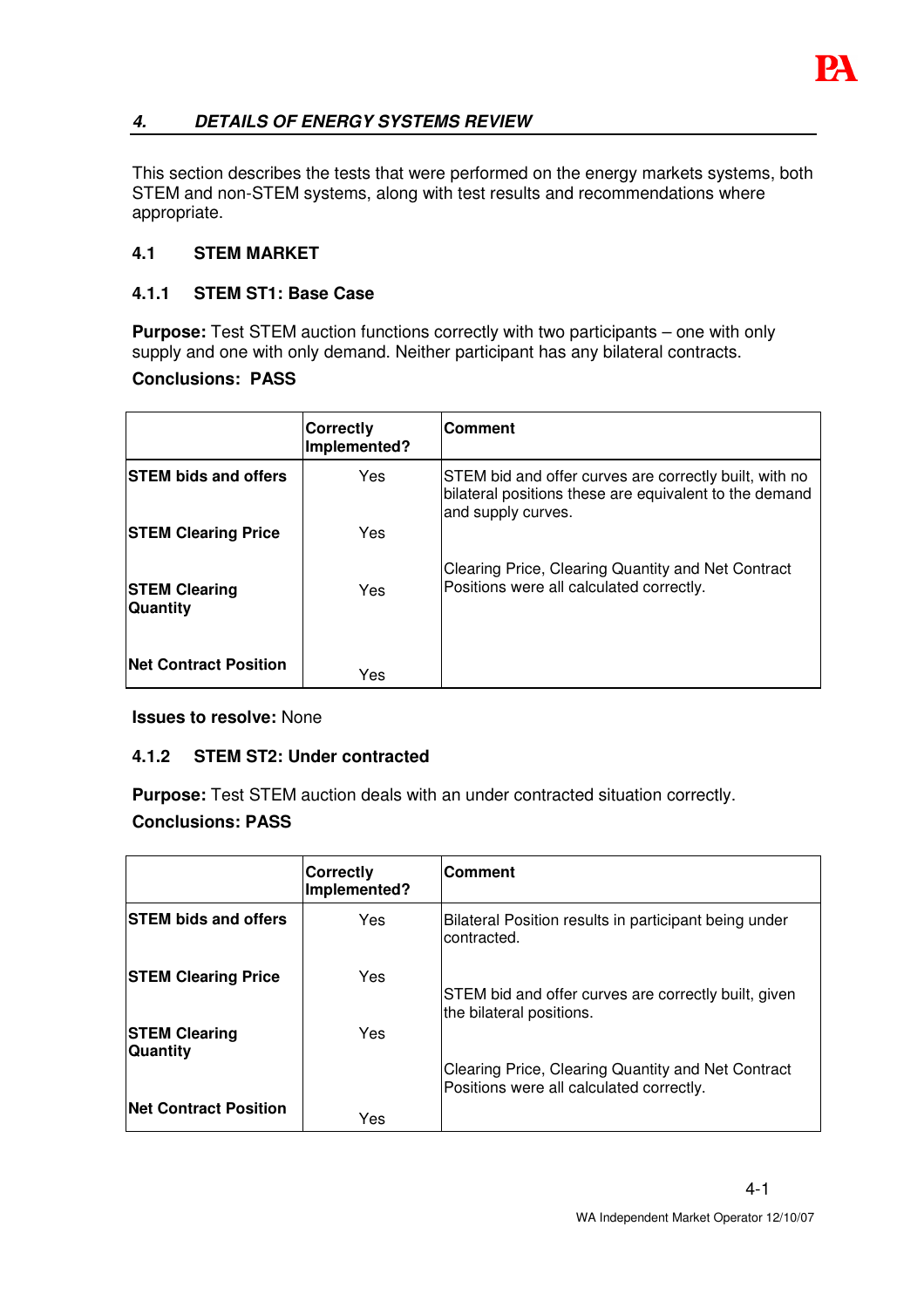*4. Details of Energy Systems Review. . .*

**Issues to resolve:** None

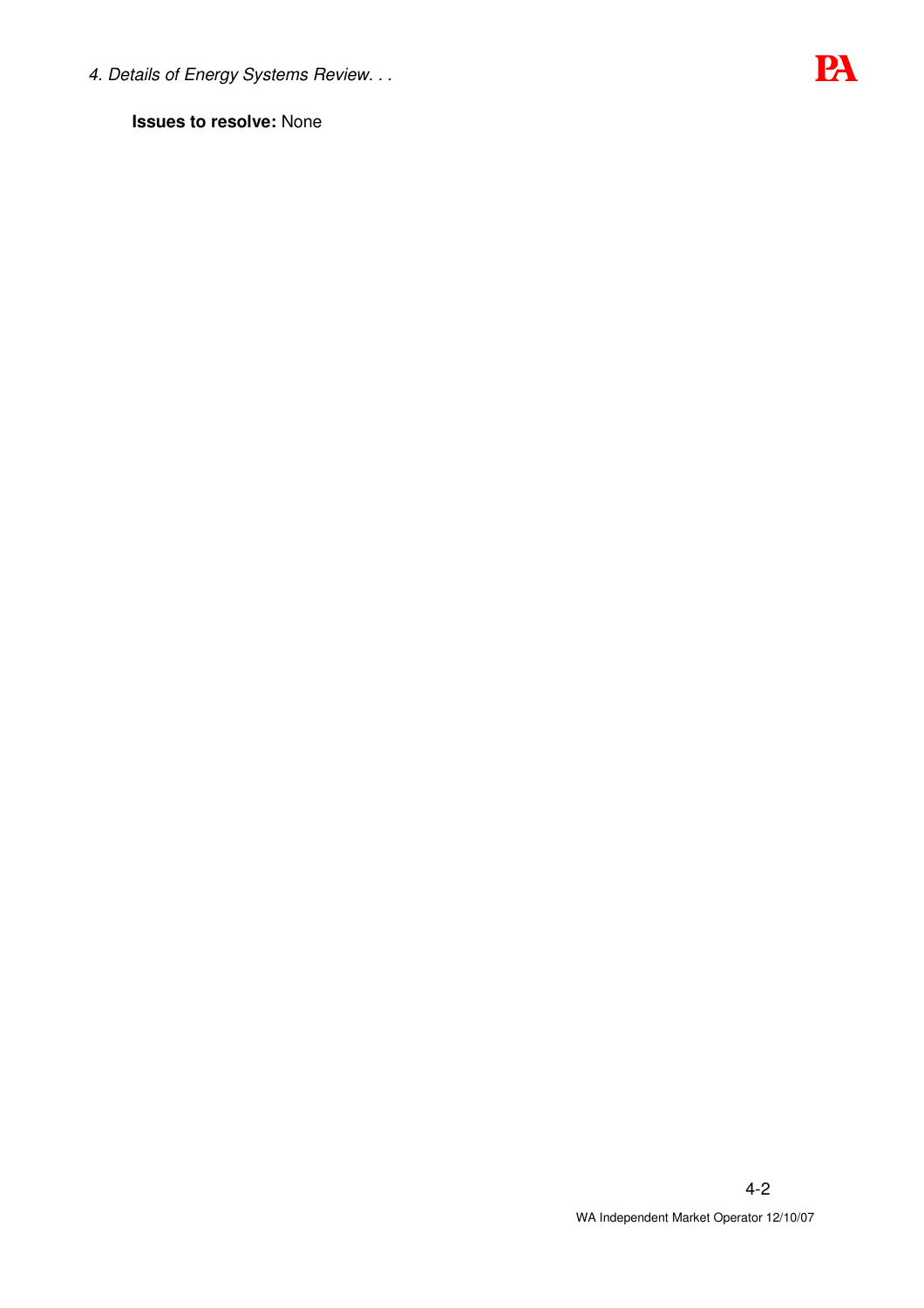

# **4.1.3 STEM ST4: Over contracted**

**Purpose:** Test STEM auction deals with an under contracted situation correctly. **Conclusions: PASS**

|                                   | <b>Correctly</b><br>Implemented? | <b>Comment</b>                                                                                 |
|-----------------------------------|----------------------------------|------------------------------------------------------------------------------------------------|
| <b>STEM bids and offers</b>       | Yes.                             | Bilateral Position results in participant being over<br>contracted.                            |
| <b>STEM Clearing Price</b>        | Yes                              | STEM bid and offer curves are correctly built, given<br>the bilateral positions.               |
| <b>STEM Clearing</b><br> Quantity | <b>Yes</b>                       |                                                                                                |
|                                   |                                  | Clearing Price, Clearing Quantity and Net Contract<br>Positions were all calculated correctly. |
| <b>Net Contract Position</b>      | Yes                              |                                                                                                |

**Issues to resolve:** None

## **4.1.4 STEM ST5: Bilateral position outside of Price Curve.**

**Purpose:** Test that the software correctly extends the STEM price curves where the net bilateral position of the participant is less than its minimum quantity or greater than its maximum quantity.

## **Conclusions: PASS**

|                                         | <b>Correctly</b><br>Implemented? | <b>Comment</b>                                                                                                 |
|-----------------------------------------|----------------------------------|----------------------------------------------------------------------------------------------------------------|
| <b>ISTEM bids and offers</b>            | <b>Yes</b>                       | Both the greater than the max quantity and less than<br>the min quantity situations were tested.               |
| <b>STEM Clearing Price</b>              | Yes                              | The bid and offer curves were correctly built, including<br>the extended portions at the Alt-Max STEM price or |
| <b>STEM Clearing</b><br><b>Quantity</b> | Yes                              | Min STEM Price.                                                                                                |
| <b>Net Contract Position</b>            | Yes                              | Clearing Price, Clearing Quantity and Net Contract<br>Positions were all calculated correctly.                 |

**Issues to resolve:** None

## **4.1.5 STEM ST6: Multiple Optima Clearing Quantities**

**Purpose:** Tests STEM auction deals with the situation of multiple possible clearing quantities in accordance with the rules; by clearing the largest quantity.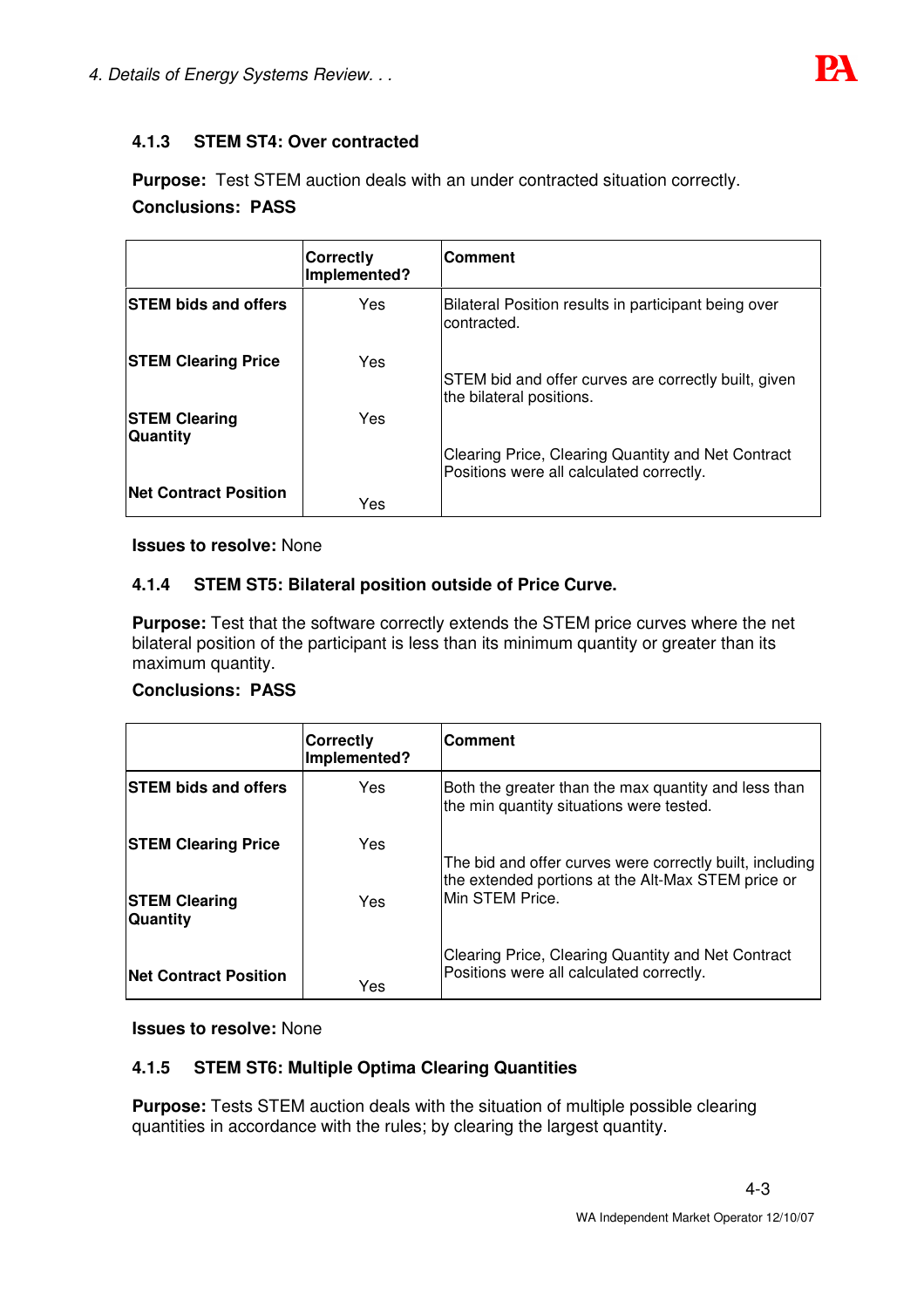

# **Conclusions: PASS**

|                                   | <b>Correctly</b><br>Implemented? | <b>Comment</b>                                                                                                |
|-----------------------------------|----------------------------------|---------------------------------------------------------------------------------------------------------------|
| <b>STEM bids and offers</b>       | <b>Yes</b>                       | The STEM Clearing Quantity is correctly taken as the<br>maximum of the multiple optimal quantities available. |
| <b>STEM Clearing Price</b>        | Yes                              | STEM bid and offer curves are correctly built, given                                                          |
| <b>STEM Clearing</b><br> Quantity | Yes                              | the bilateral positions.                                                                                      |
| <b>Net Contract Position</b>      | Yes                              | The Clearing Price and Net Contract Positions were<br>calculated correctly.                                   |

#### **Issues to resolve:** None

## **4.1.6 STEM ST7: Multiple Optima Clearing Prices**

**Purpose:** Test STEM auction deals with the situation of multiple possible clearing prices in accordance with the rules - clearing the lowest price.

# **Conclusions: PASS**

|                                  | <b>Correctly</b><br>Implemented? | <b>Comment</b>                                                                                         |
|----------------------------------|----------------------------------|--------------------------------------------------------------------------------------------------------|
| <b>STEM bids and offers</b>      | Yes                              | The STEM Clearing Price is correctly taken as the<br>minimum of the multiple optimal prices available. |
| <b>STEM Clearing Price</b>       | Yes                              | STEM bid and offer curves are correctly built, given<br>the bilateral positions.                       |
| <b>STEM Clearing</b><br>Quantity | Yes                              |                                                                                                        |
|                                  |                                  | The Clearing Quantity and Net Contract Positions<br>were calculated correctly.                         |
| <b>Net Contract Position</b>     | Yes                              |                                                                                                        |

**Issues to resolve:** None

## **4.1.7 STEM ST8: Price set at Min-STEM price by default bid**

**Purpose:** Test where the STEM auction will clear at the Min-STEM price as a result of extending the bid curve down.

## **Conclusions: PASS**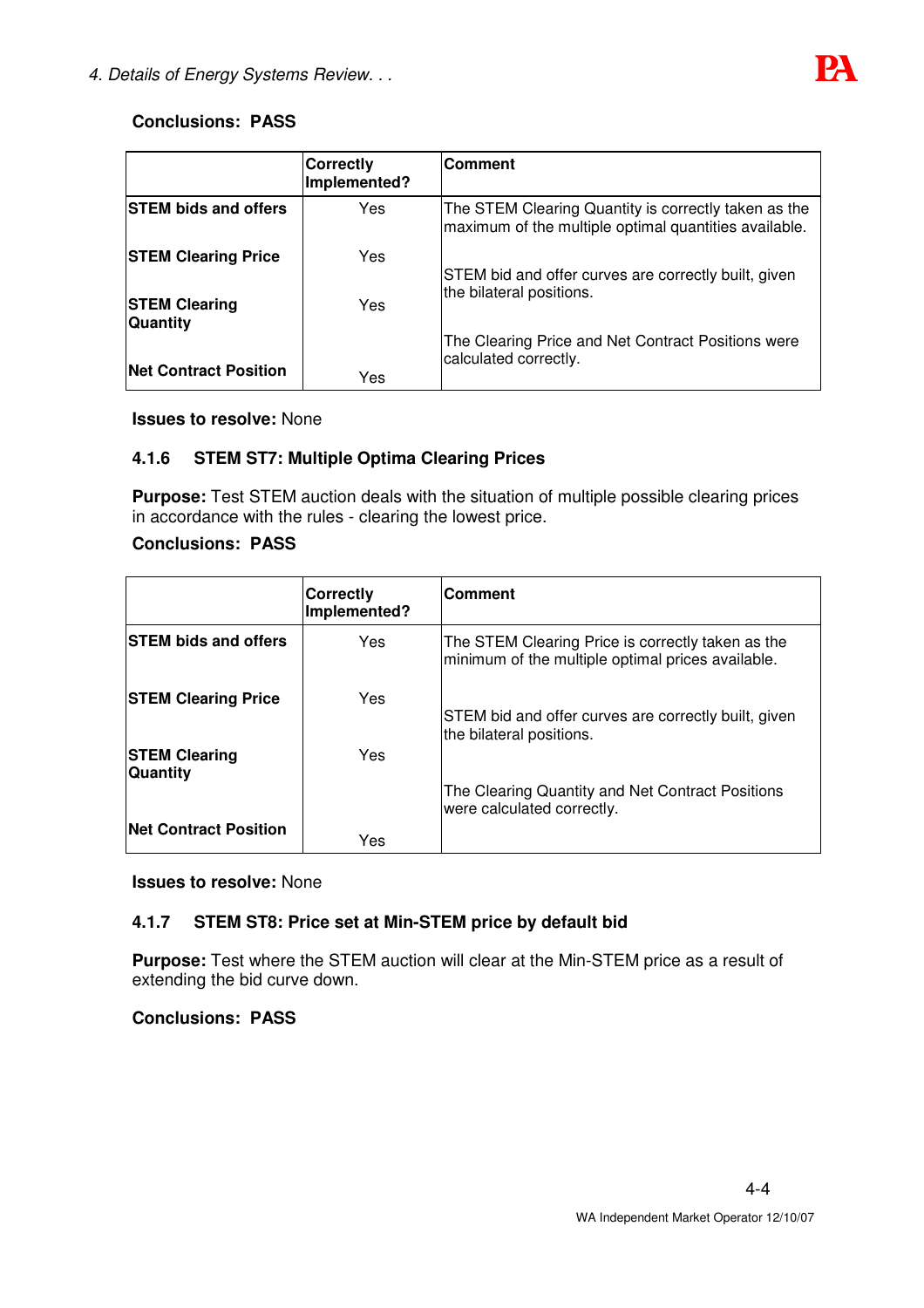

|                                   | <b>Correctly</b><br>Implemented? | <b>Comment</b>                                                                                          |
|-----------------------------------|----------------------------------|---------------------------------------------------------------------------------------------------------|
| <b>ISTEM bids and offers</b>      | Yes                              | The Clearing Price was correctly set to the Min-STEM<br>price by drawing an extension to the bid curve. |
| <b>STEM Clearing Price</b>        | Yes                              | The Clearing Quantity and Net Contract Positions                                                        |
| <b>STEM Clearing</b><br> Quantity | Yes                              | were calculated correctly.                                                                              |
| <b>Net Contract Position</b>      | Yes                              |                                                                                                         |

**Issues to resolve:** None

# **4.1.8 STEM ST9: Price set at Alt-Max-STEM price by default bid**

**Purpose:** Test STEM auction functions correctly with one participant - with supply but no demand

# **Conclusions: PASS**

|                                  | Correctly<br>Implemented? | <b>IComment</b>                                                                                                                                                           |
|----------------------------------|---------------------------|---------------------------------------------------------------------------------------------------------------------------------------------------------------------------|
| <b>STEM bids and offers</b>      | Yes                       | Initially the STEM Clearing Price was taken at the<br>offer price, not at the bid price as required under the<br>rules (due to the extension on the offer curve up to the |
| <b>STEM Clearing Price</b>       | Yes (after fix)           | Alt-Max STEM Price).                                                                                                                                                      |
| <b>STEM Clearing</b><br>Quantity | Yes                       | This issue was resolved by a software fix by ABB.                                                                                                                         |
| <b>Net Contract Position</b>     | Yes                       | It was verified that this error in the software had never<br>affected results in actual production – as this situation<br>had never occurred.                             |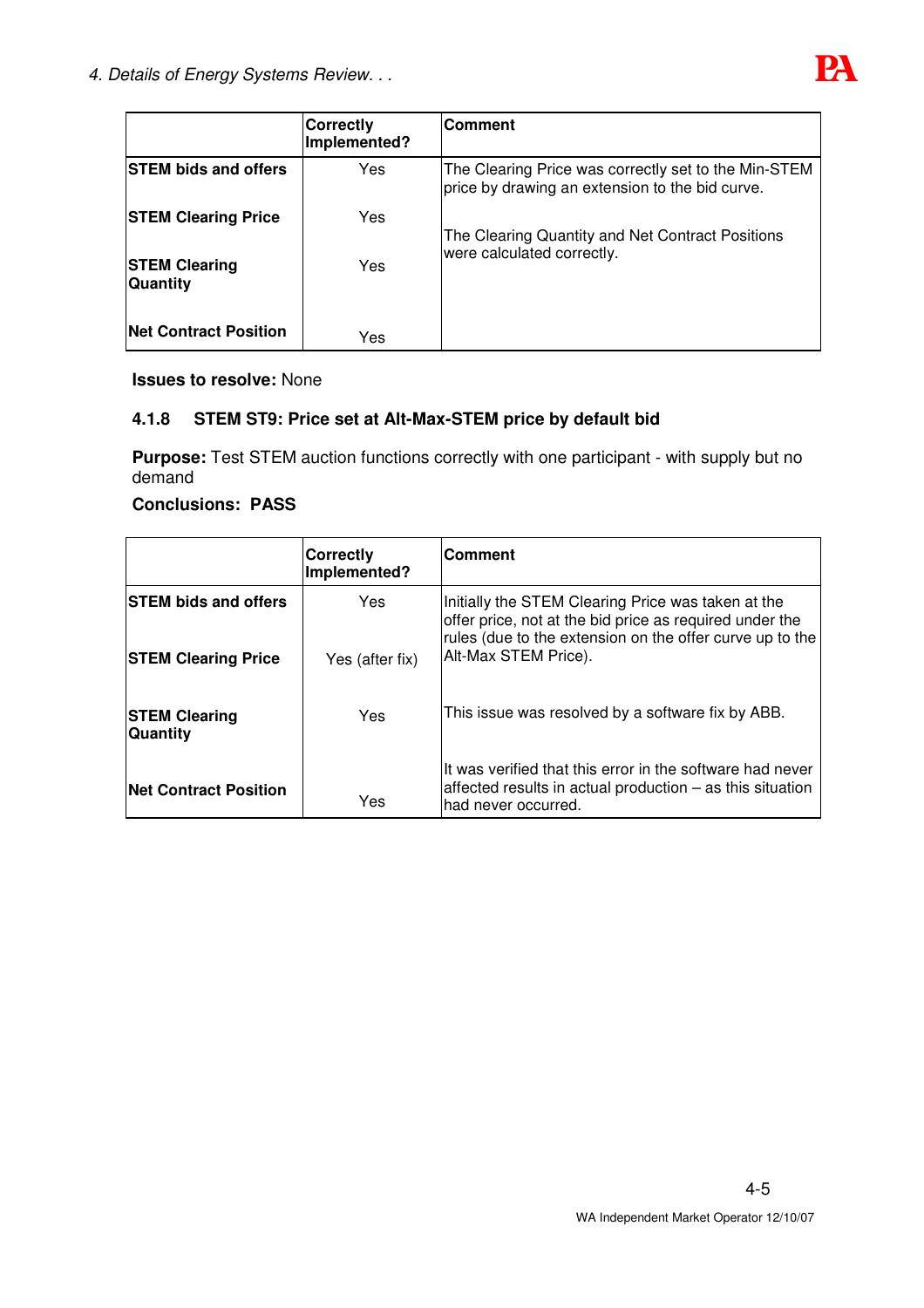





**Issues to resolve:** The software fix was tested with a variety of scenarios to demonstrate that the software now gives the correct STEM clearing price under this situation.

# **4.1.9 STEM ST10: Three Participants.**

**Purpose:** Test STEM auction functions correctly with three participants.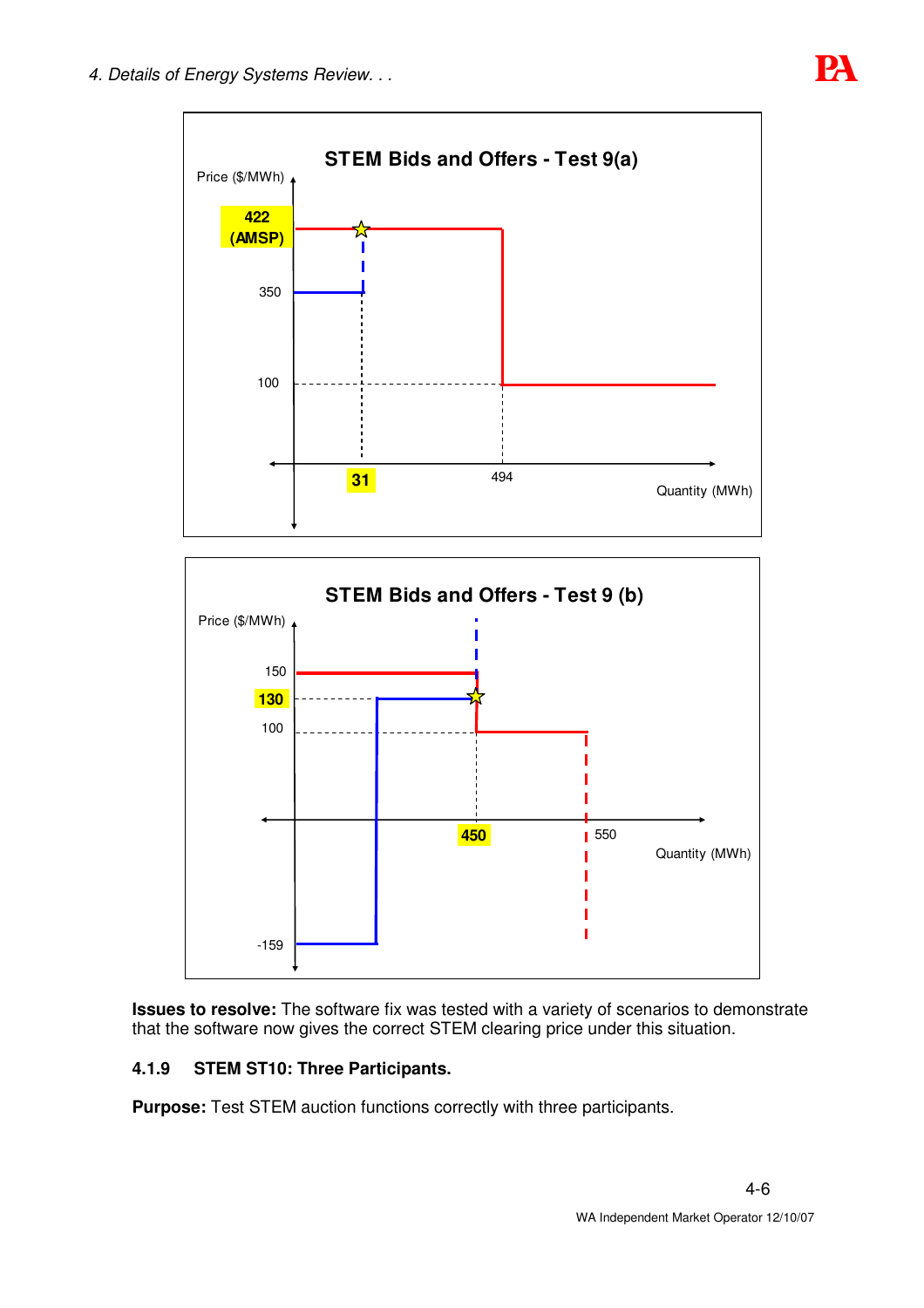

# **Conclusions: PASS**

|                                         | <b>Correctly</b><br>Implemented? | <b>Comment</b>                                                                                                                                |
|-----------------------------------------|----------------------------------|-----------------------------------------------------------------------------------------------------------------------------------------------|
| <b>STEM bids and offers</b>             | Yes                              | Initially the STEM Clearing Price was taken at the<br>offer price, not at the bid price as required under the                                 |
| <b>STEM Clearing Price</b>              | Yes                              | rules (due to the extension on the offer curve up to the<br>Alt-Max STEM Price).                                                              |
| <b>STEM Clearing</b><br><b>Quantity</b> | Yes                              | This issue was resolved by a software fix by ABB.                                                                                             |
| <b>Net Contract Position</b>            | Yes                              | It was verified that this error in the software had never<br>affected results in actual production - as this situation<br>had never occurred. |

**Issues to resolve** None

## **4.2 NON-STEM TESTS**

## **4.2.1 NST 1: Dispatch Merit Order**

**Purpose:** Test that Dispatch Merit Orders are calculated in compliance with the rules.

#### **Conclusions: PASS**

|                                  | <b>Correctly</b><br>Implemented? | <b>Comment</b>                                                                                                                             |
|----------------------------------|----------------------------------|--------------------------------------------------------------------------------------------------------------------------------------------|
| DOP/DP                           | <b>Yes</b>                       | Both implemented in increasing order of price, as<br>expected. The two schedules are identical as they both<br>use the decommitment price. |
| <b>SIOP/SIP</b>                  | Yes                              | Both implemented in increasing order of their respective<br>increment prices, as expected.                                                 |
| <b>ISDOP/SDP</b>                 | Yes                              | Both implemented in decreasing order of their respective<br>decrement prices, as expected.                                                 |
| Tie break - DOP/DIP              | Yes                              | Facilities of equal price are ordered in decreasing order<br>of nameplate capacity, as expected.                                           |
| Tie break -<br>SIOP/SDOP/SIP/SDP | Yes                              | Facilities of equal price are ordered in decreasing order<br>of sent-out capacity, as expected.                                            |

#### **Issues to resolve:** none

## **4.2.2 NST 2: Dispatch Instructions**

**Purpose:** Test that Dispatch Instructions are scheduled correctly an in accordance with the rules.

# **Conclusions: PASS**

| <b>Correctly</b><br>Implemented? | <b>Comment</b> |
|----------------------------------|----------------|
|                                  |                |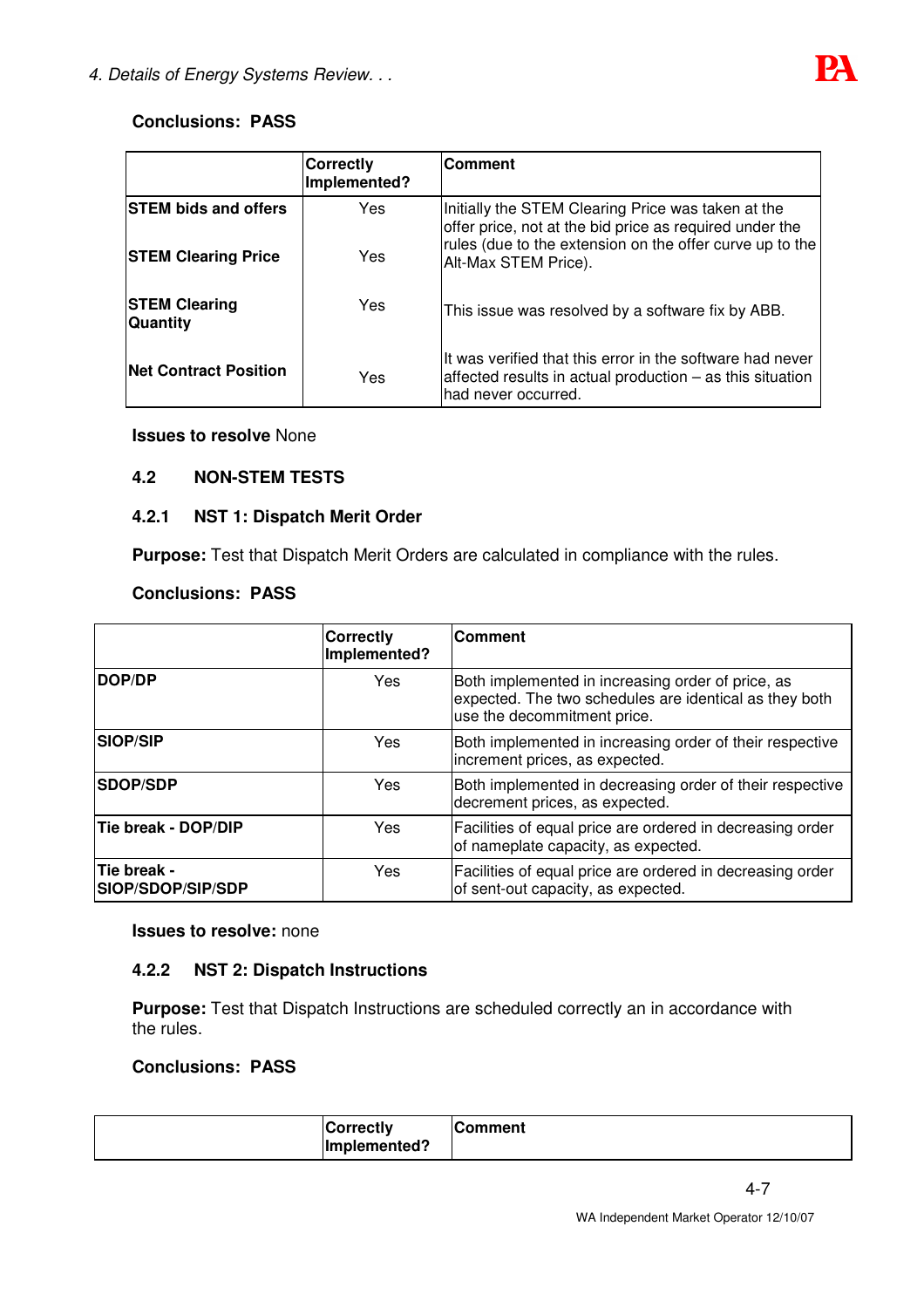

| Scheduled time                           | Yes. | Dispatch Instruction is scheduled at the Response Time<br>specified, overriding the resource plan as required. |
|------------------------------------------|------|----------------------------------------------------------------------------------------------------------------|
| <b>Scheduled quantity Ramp</b><br>Rate   | Yes  | The software correctly implements dispatch instruction<br>ramp rates.                                          |
| <b>Scheduled quantity</b><br>calculation | Yes  | The software correctly calculates the dispatch schedule<br>quantity.                                           |

**Issues to resolve:** None.

## **4.2.3 NST 3: Administered Balancing Prices**

**Purpose:** Test that Balancing Prices are calculated correctly an in accordance with the rules.

## **Conclusions: PASS**

|                           | <b>Correctly</b><br>Implemented? | <b>Comment</b>                                                                                                                                                                                                              |
|---------------------------|----------------------------------|-----------------------------------------------------------------------------------------------------------------------------------------------------------------------------------------------------------------------------|
| <b>MCAP</b> recalculation | Yes                              | MCAP is recalculated correctly when the Relevant<br>Quantity is not between 95% and 105% of the Scheduled<br>Quantity.                                                                                                      |
| <b>MCAP</b> values        | Yes                              | The MCAP value is assigned correctly, to either the<br>STEM price or the relevant intersection on the supply<br>portfolio price curve. MCAP is also correctly assigned the<br>alternative maximum STEM price when required. |
| <b>UDAP, DDAP values</b>  | Yes                              | UDAP and DDAP are correctly calculated from MCAP,<br>including correctly applying the difference for on-peak<br>and off-peak.                                                                                               |

**Issues to resolve:** None.

## **4.2.4 NST 4: Reserve Capacity Obligation Quantities**

**Purpose:** Test that RCOQs are calculated correctly and in accordance with the rules.

## **Conclusions: PASS**

|                                                                        | <b>Correctly</b><br>Implemented? | <b>Comment</b>                                                                                                                              |
|------------------------------------------------------------------------|----------------------------------|---------------------------------------------------------------------------------------------------------------------------------------------|
| <b>Obligation reduction</b><br>due to shortfall of<br>capacity credits | Yes                              | Capacity obligation is reduced correctly when capacity<br>credits held by the facility are less than that facility's<br>certified capacity. |
| <b>Obligation reduction</b><br>due to outage                           | Yes                              | Capacity Obligation is correctly reduced due to a facility<br>outage.                                                                       |
| <b>RCOQ values</b>                                                     | Yes                              | RCOQ values are calculated correctly.                                                                                                       |

**Issues to resolve:** None.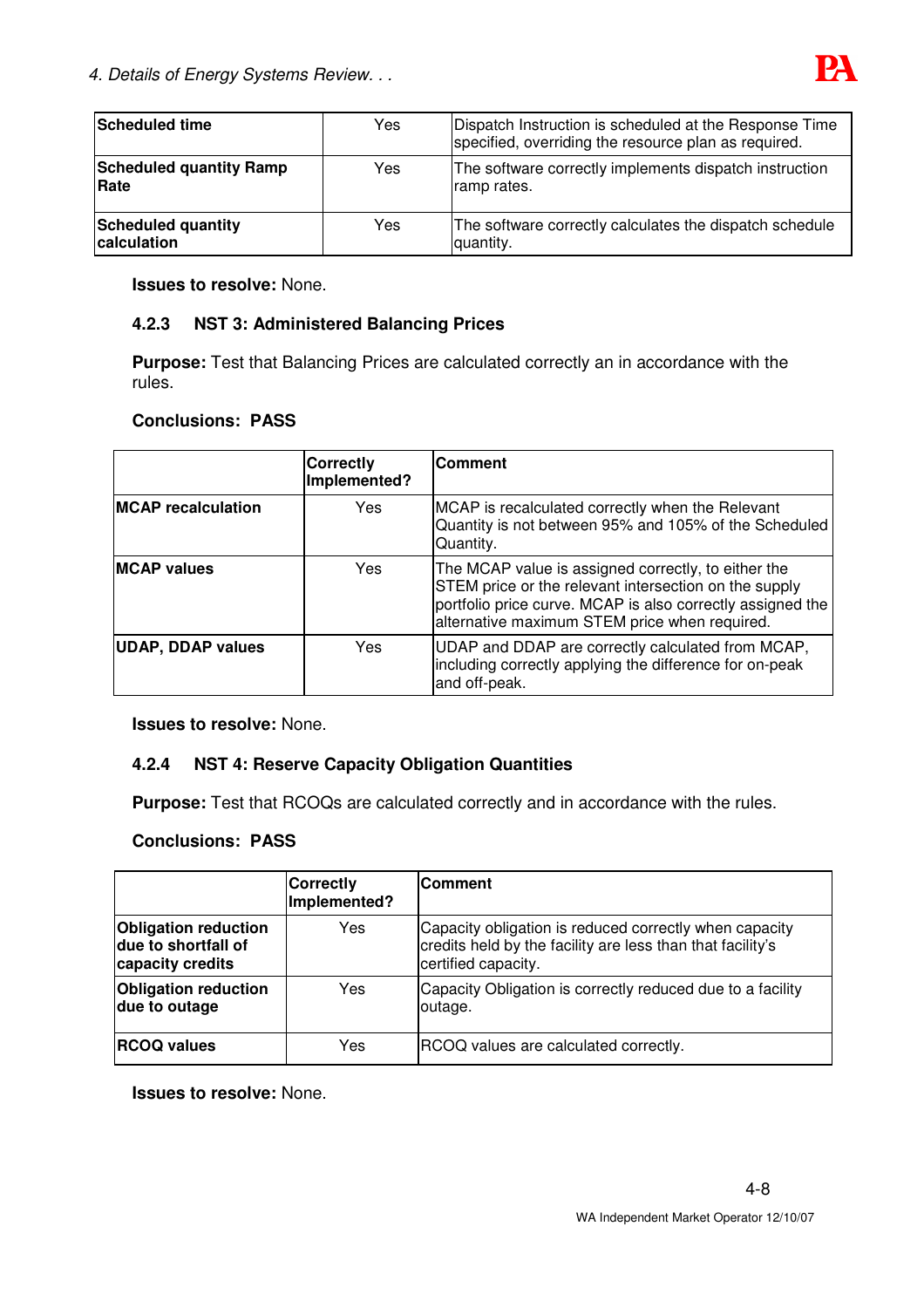

# **4.2.5 NST 5: IRCR**

**Purpose:** Test that IRCRs are calculated correctly and in accordance with the rules. Verified using IMO testing.

# **Conclusions: PASS**

|                                                                       | <b>Correctly</b><br>Implemented? | <b>Comment</b>                                                                                                                                                                                                                                                                                  |
|-----------------------------------------------------------------------|----------------------------------|-------------------------------------------------------------------------------------------------------------------------------------------------------------------------------------------------------------------------------------------------------------------------------------------------|
| <b>Notional Meter</b><br><b>Calculations</b>                          | <b>Yes</b>                       | Notional Meter Calculation performed correctly in<br>accordance with the rules. Correctly includes all registered<br>generators and participant loads.                                                                                                                                          |
| <b>NTDL values</b><br><b>TDL values</b>                               | Yes                              | Calculated correctly.                                                                                                                                                                                                                                                                           |
| <b>Final IRCR</b><br>calculation,<br><b>INTDLRCR</b><br><b>TDLRCR</b> | Yes                              | Final IRCR value calculated correctly and in accordance<br>with the rules including NTDLRCR, TDLRCR, ILIRCR and<br>with new meters accounted for. Both non-temperature and<br>temperature dependent RCR are calculated correctly,<br>using the reserve requirement and interval metered values. |
| <b>Intermittent Load</b><br><b>IRCR Final</b><br><b>Calculation</b>   | Yes                              | ILRCR calculated correctly in accordance with rules.                                                                                                                                                                                                                                            |

**Issues to resolve:** None.

## **4.2.6 NST 6: Loss Factors**

**Purpose:** Test that Loss Factors are applied correctly and in accordance with the rules. Note that these tests also concern the use of Loss Factors in settlement.

## **Conclusions: PASS**

|                                                                     | <b>Correctly</b><br>Implemented? | <b>Comment</b>                                                                                                                                                                                                                                                                            |
|---------------------------------------------------------------------|----------------------------------|-------------------------------------------------------------------------------------------------------------------------------------------------------------------------------------------------------------------------------------------------------------------------------------------|
| Loss adjustment<br>calculation                                      | Yes                              | The software multiplies the loss factors by non-loss<br>adjusted amounts correctly                                                                                                                                                                                                        |
| Loss adjustment<br>applied to correct<br>variables                  | Yes                              | Variables requiring a loss-adjustment (RPQ, MSQ, DSQ)<br>have had this applied correctly and in accordance with the<br>rules. STEM quantities and Bilateral Positions have had<br>loss-factors factored into their bids, while capacity credits,<br>for example, are not adjusted at all. |
| Loss adjusted<br>variables applied in<br>settlement<br>calculations | Yes                              | The correctly loss-adjusted variables are subsequently<br>used in the settlement calculations as required.                                                                                                                                                                                |

**Issues to resolve:** None.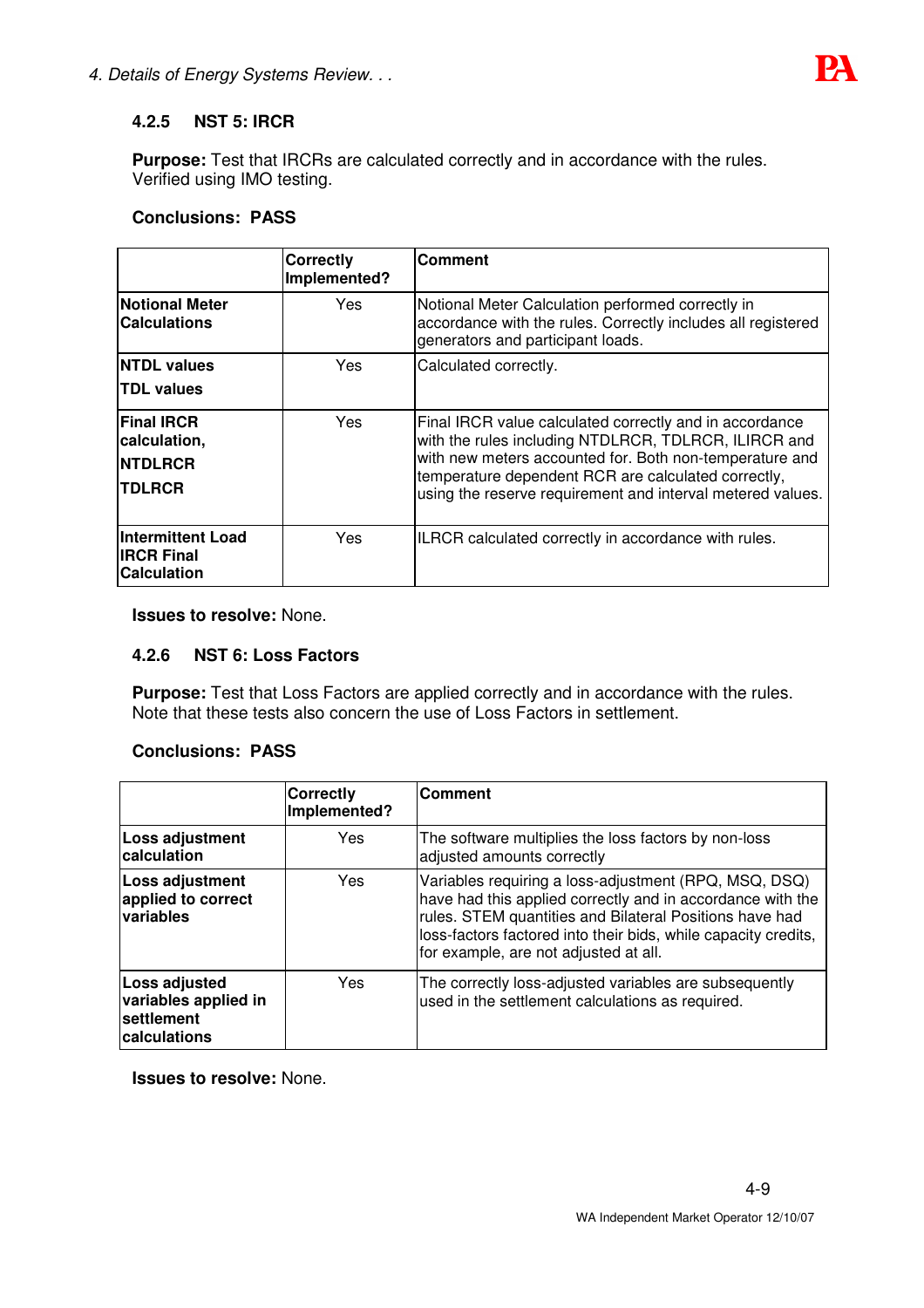

# *5. DETAILS OF SETTLEMENTS REVIEW*

## **5.1 ANCILLARY SERVICES SETTLEMENT**

The equations for settlement of ancillary services are largely found in Sections 9.9. These equations cover both the settlement of spinning reserve, load following and other ancillary services.

## **5.1.1 Test AS1: USHARE and Reserve Share**

**Purpose:** Test the accuracy of the Reserve Share algorithm.

## **Conclusions: PASS**

|               | <b>Correctly</b><br>Implemented? | <b>Comment</b>                                                                                     |
|---------------|----------------------------------|----------------------------------------------------------------------------------------------------|
| <b>RBS</b>    | Yes                              | Used meter scheduled quantities to calculate the                                                   |
| <b>RGS</b>    | Yes                              | number of facilities each participant had in each<br>capacity block. From this RBS, RGS and USHARE |
| <b>USHARE</b> | Yes                              | were calculated and results confirmed as correct.                                                  |
| Reserve share | Yes                              | Participant and total values are calculated from<br>USHARE.                                        |

**Issues to resolve:** None

## **5.1.2 Test AS2: Reserve Cost Share**

**Purpose:** Test the calculation of Reserve Cost Share

#### **Conclusions: PASS**

|                                                | <b>Correctly</b><br>Implemented? | Comment.                                                                                                                                                                   |
|------------------------------------------------|----------------------------------|----------------------------------------------------------------------------------------------------------------------------------------------------------------------------|
| <b>Reserve Cost</b><br>Share by<br>participant | Yes                              | The resultant calculations give the sum of peak and off-<br>peak values for each half interval and for the monthly<br>total per participant. The calculations are correct. |
| <b>Availability Cost</b>                       | Yes                              | Availability costs are calculated as the monthly sum of<br>the RCS over all participants. This was correctly<br>calculated by the software.                                |

**Issues to resolve:** None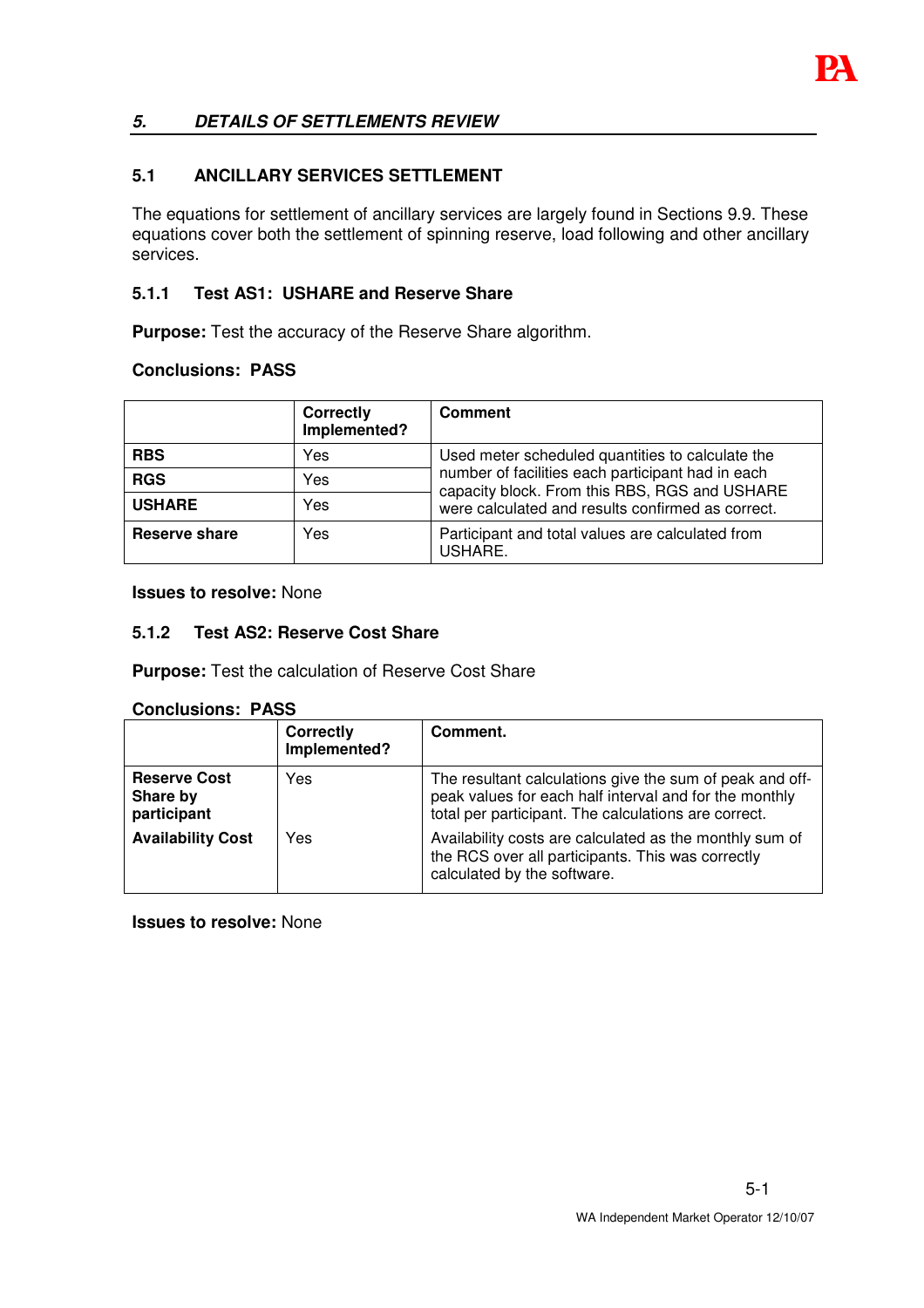# **5.1.3 Test AS3 Availability Cost Spinning Reserve**

**Purpose:** Test the calculation of Availability Cost of Spinning Reserves

## **Conclusions: PASS**

|                                                                | <b>Correctly</b><br>Implemented? | Comment.                                                                                                                    |
|----------------------------------------------------------------|----------------------------------|-----------------------------------------------------------------------------------------------------------------------------|
| <b>Spinning</b><br><b>Reserves</b><br><b>Availability Cost</b> | Yes                              | Availability costs are calculated as the monthly sum of<br>the RCS over all participants. This was correctly<br>calculated. |

**Issues to resolve:** None

## **5.1.4 Test AS4: Ancillary Services Settlement Amount**

**Purpose:** To test the calculations of the final ancillary services settlement amount.

#### **Conclusions: PASS**

|                                  | <b>Correctly</b><br>Implemented? | Comment.                                     |
|----------------------------------|----------------------------------|----------------------------------------------|
| <b>ASSA by participant</b>   Yes |                                  | Settlement values were calculated correctly. |

**Issues to resolve:** None

## **5.2 STEM SETTLEMENT**

The equations for settlement of STEM are found in Sections 9.6.

## **5.2.1 Test SS1: Calculating STEM Settlement Amounts**

**Purpose:** Test the accuracy of the STEM settlement calculation for supplied quantities and prices.

**Conclusion: PASS.** The algorithm is working correctly for all cases we tested and in agreement:

|                | <b>Correctly</b><br>Implemented? | <b>Comment</b>                                                                                                               |
|----------------|----------------------------------|------------------------------------------------------------------------------------------------------------------------------|
| <b>STEMSAS</b> | Yes                              | The quantity sold and purchased in the STEM for                                                                              |
| <b>STEMSAD</b> | Yes                              | each participant and relevant STEM price were<br>applied correctly, and the STEMSAS and STEMSAD<br>are calculated correctly. |

#### **Issues to resolve:** None

# **5.3 RESERVE CAPACITY SETTLEMENT**

The equations for settlement of Reserve Capacity are largely found in Section 9.7, with references back to Chapter 4.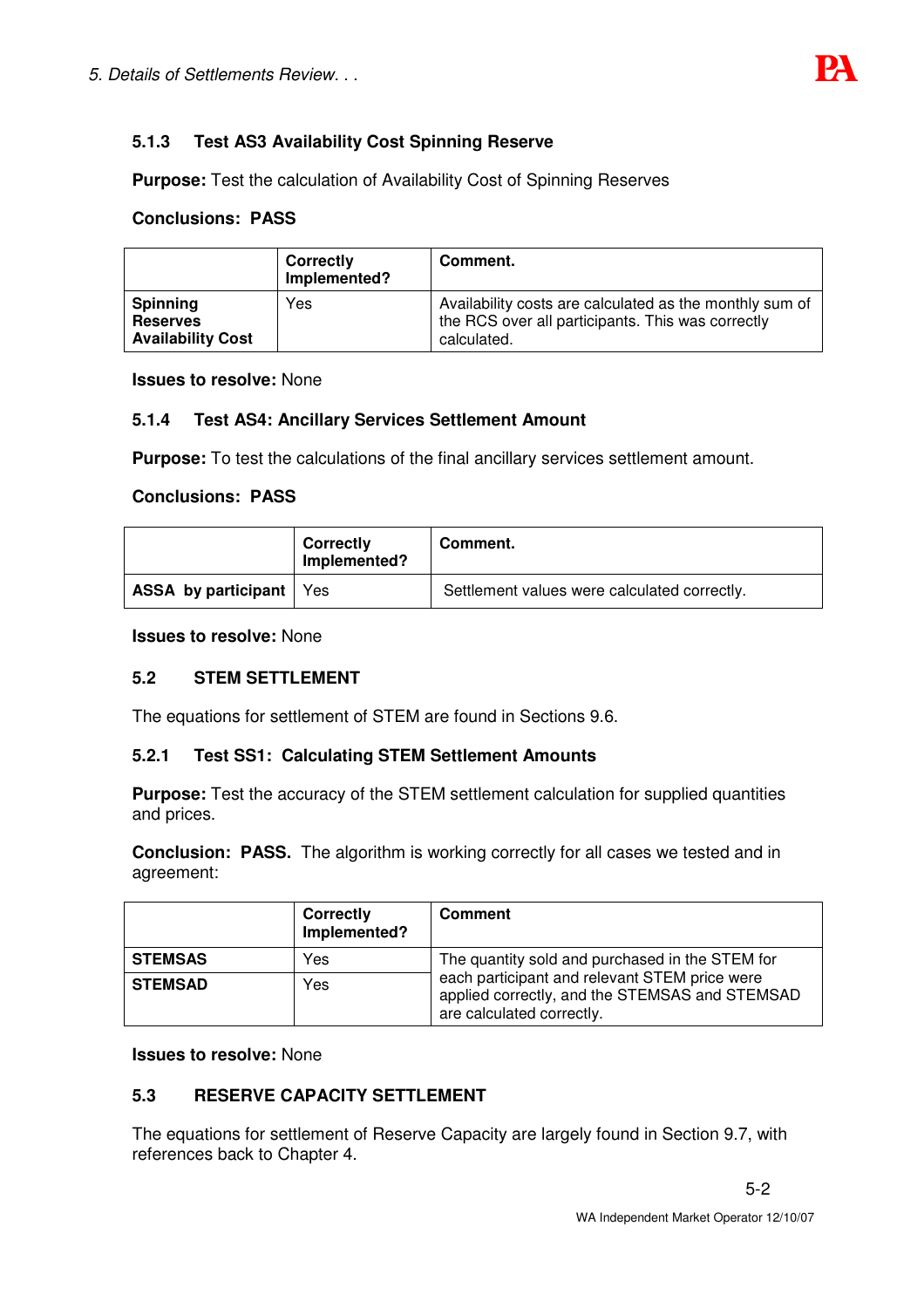## **5.3.1 Test RCS1: Calculating Reserve Capacity Settlement Amounts**

**Purpose:** Test the accuracy of the RCSA calculation for Supply and Demand.

## **Conclusion: PASS**

|                              | <b>Correctly</b><br>Implemented? | <b>Comment</b>                                                                                                                                                                                           |
|------------------------------|----------------------------------|----------------------------------------------------------------------------------------------------------------------------------------------------------------------------------------------------------|
| <b>RCSAS</b><br><b>RCSAD</b> | Yes<br>Yes                       | The application of "credits covered under special price<br>arrangements" in the RCSAS formula was not tested<br>as they have never been run in production.<br>All settlement value results were correct. |

**Issues to resolve:** The application of "credits covered under special price arrangements" in the RCSAS formula was not tested as they have never been run in production. This is acceptable so long as when/if they are ever implemented they are fully tested.

#### **5.3.2 Test RCS3: Calculating Reserve Capacity Refund Settlement Amount**

**Purpose:** Test the accuracy of RC Refund Settlements.

## **Conclusion: PASS**

|                                                                             | Correctly<br>Implemented? | <b>Comment</b>                                          |
|-----------------------------------------------------------------------------|---------------------------|---------------------------------------------------------|
| <b>Reserve Capacity</b><br><b>Refund Settlement</b><br>Amount<br>(RCREFSAD) | Yes                       | The settlement value results were correctly calculated. |

#### **Issues to resolve:** None

#### **5.3.3 Test RCS3: Calculating Reserve Capacity Rebates and Offsets**

**Purpose:** Test the accuracy of the calculation of customer rebates and the RC Supplementary Security Offset.

#### **Conclusion: PASS**

|                                                                                          | Correctly<br>Implemented? | <b>Comment</b>                                   |
|------------------------------------------------------------------------------------------|---------------------------|--------------------------------------------------|
| <b>Reserve Capacity</b><br>Supplementary<br><b>Capacity Security</b><br>Offset (RCSCOFF) | Yes                       | All settlement values were calculated correctly. |
| <b>Reserve Capacity</b><br><b>Security Market</b><br><b>Customer Rebate</b><br>(RCSECCR) | Yes                       |                                                  |
| <b>Reserve Capacity</b><br><b>Refund Market</b><br><b>Customer Rebate</b><br>(RCREFCR)   | Yes                       |                                                  |

5-3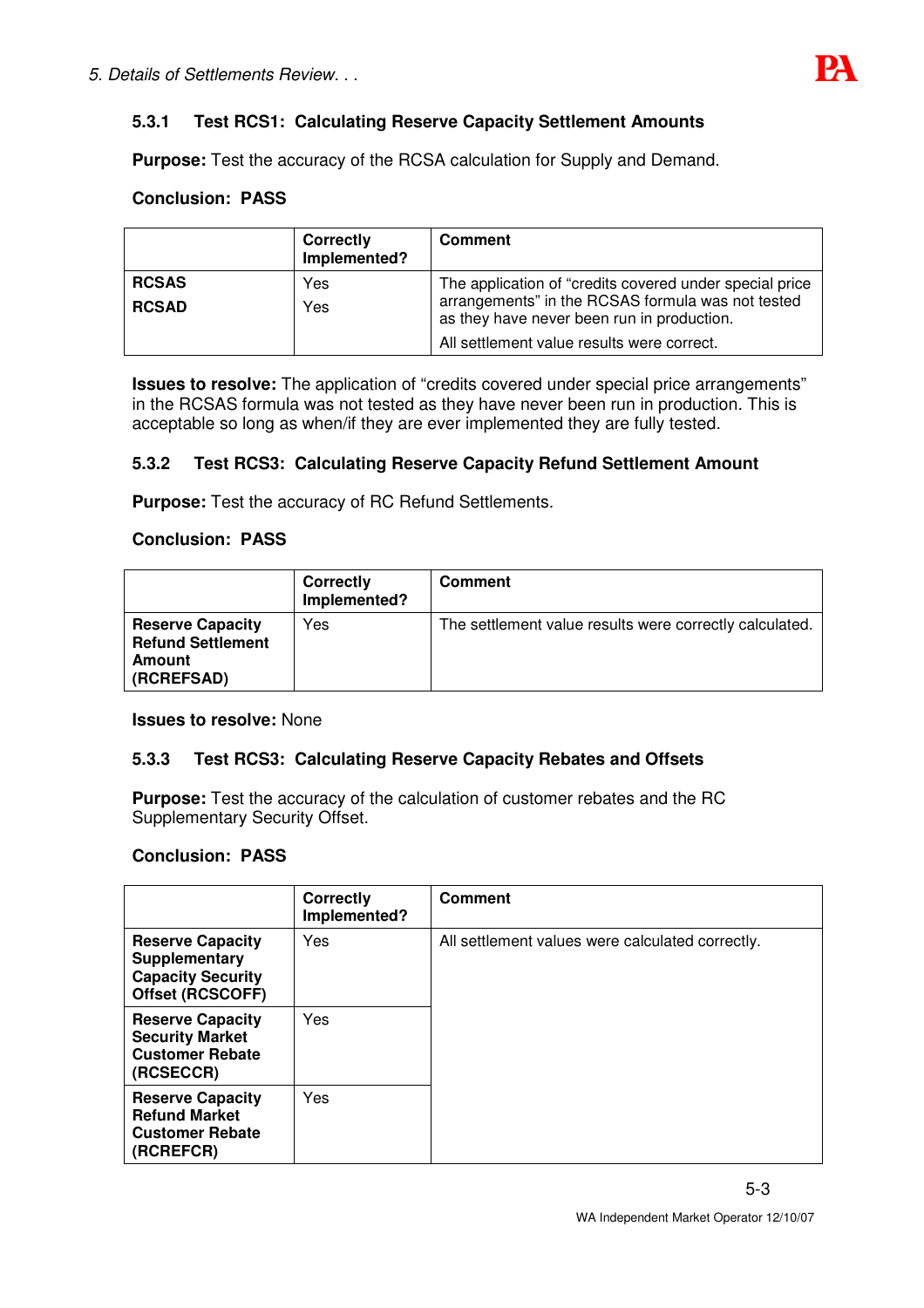

| <b>Reserve Capacity</b>   | Yes |  |
|---------------------------|-----|--|
| <b>Load Following</b>     |     |  |
| <b>Requirement Market</b> |     |  |
| <b>Customer Rebate</b>    |     |  |
| (RCLFRCR)                 |     |  |

**Issues to resolve:** None

## **5.4 BALANCING SETTLEMENT**

The equations for settlement of Balancing are found in Sections 9.8, with references back to Chapter 6. Balancing tests were run for various periods dependant on the availability of data to test all the components the balancing settlement amount.

## **5.4.1 Test BS1: Authorised Deviation Settlement Amounts**

**Purpose:** Test the accuracy of the calculations of Authorised Deviation Settlement Amounts.

#### **Conclusion: PASS**

|             | Correctly<br>Implemented? | <b>Comment</b>                                                                                        |
|-------------|---------------------------|-------------------------------------------------------------------------------------------------------|
| <b>ADAD</b> | Yes                       | Inputs aggregated correctly and final settlement                                                      |
| <b>ADAS</b> | Yes                       | amounts (ADAD for negative value, ADAS for positive)<br>correct. MCAP applied correctly as the price. |

#### **Issues to resolve:** None

## **5.4.2 Test BS2: Authorised Deviation Settlement Amounts for Verve Energy**

**Purpose:** Test the accuracy of the calculations of Authorised Deviation Settlement Amounts for Verve Energy.

#### **Conclusion: PASS**

|               | <b>Correctly</b><br>Implemented? | <b>Comment</b>                                |
|---------------|----------------------------------|-----------------------------------------------|
| <b>ADAWPD</b> | Yes                              | Aggregations and final settlement values were |
| <b>ADAWPS</b> | Yes                              | correct. MCAP applied correctly as the price. |

**Issues to resolve:** None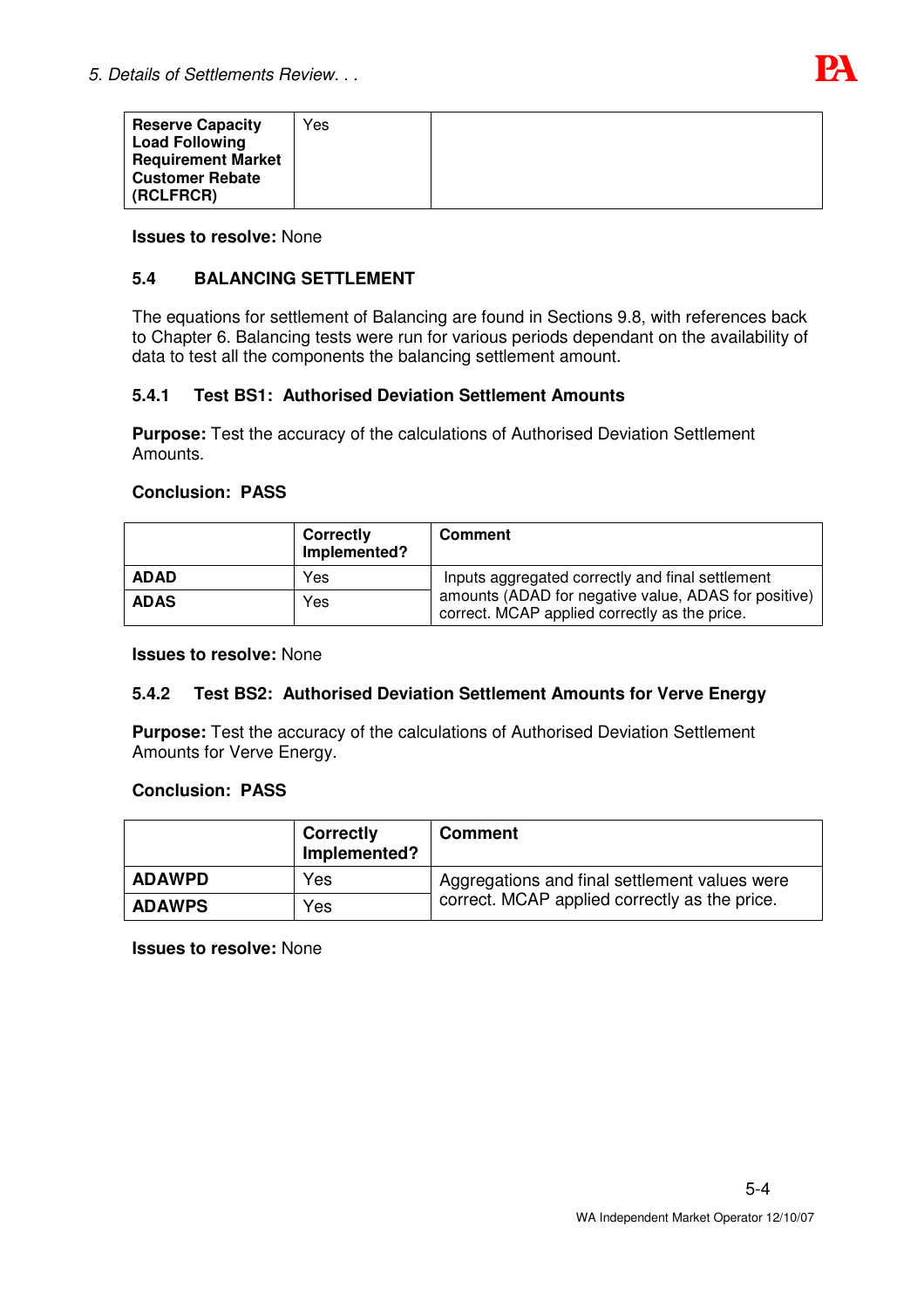# **5.4.3 Test BS3: Unauthorised Deviation Settlement Amounts**

**Purpose:** Test the accuracy of the calculation of Unauthorised Deviation Settlement Amounts.

## **Conclusion: PASS**

|                                                                             | <b>Correctly</b><br>Implemented? | <b>Comment</b>                                                                                                                                                                                              |
|-----------------------------------------------------------------------------|----------------------------------|-------------------------------------------------------------------------------------------------------------------------------------------------------------------------------------------------------------|
| <b>Upwards</b><br><b>Unauthorised</b><br><b>Deviation Amount</b><br>(UUDAS) | Yes                              | Periods were chosen where there were deviations in<br>DSQ from MSQ, in order to calculate unauthorised<br>deviations, both upwards and downwards.<br>Aggregations and final settlement values were correct. |
| <b>Downwards</b><br>Unauthorised<br><b>Deviation Amount</b><br>(DUDAD)      | Yes                              | UDAP and DDAP were applied correctly as the<br>respective prices.                                                                                                                                           |

**Issues to resolve:** None

## **5.4.4 Test BS4: Resource Plan Deviation Settlement Amount**

**Purpose:** Test the accuracy of the calculation of Resource Plan Settlement Amounts.

## **Conclusion: PASS**

|                     | <b>Correctly</b><br>Implemented? | <b>Comment</b>                                                                                                                                                               |
|---------------------|----------------------------------|------------------------------------------------------------------------------------------------------------------------------------------------------------------------------|
| <b>RPDAD</b><br>Yes |                                  | Periods were chosen where there were downwards<br>deviations from the Resource Plan for a unit in order<br>for a Resource Plan Deviation Amount (RPDAD) to be<br>calculated. |
|                     |                                  | Aggregations and final settlement values were correct.<br>DDAP was applied correctly as the price.                                                                           |

#### **Issues to resolve:** None

## **5.4.5 Test BS5: Dispatch Instruction Settlement Amounts**

**Purpose:** Test the accuracy of the calculation of Dispatch Instruction Settlement Amounts.

#### **Conclusion: PASS**

|                  | <b>Correctly</b><br>Implemented? | Comment                                                                                                                                 |
|------------------|----------------------------------|-----------------------------------------------------------------------------------------------------------------------------------------|
| <b>DIPD/DIPS</b> | Yes                              | Aggregations and final settlement values were correct<br>for DIPD and DIPS, with DIPP calculated and applied<br>correctly as the price. |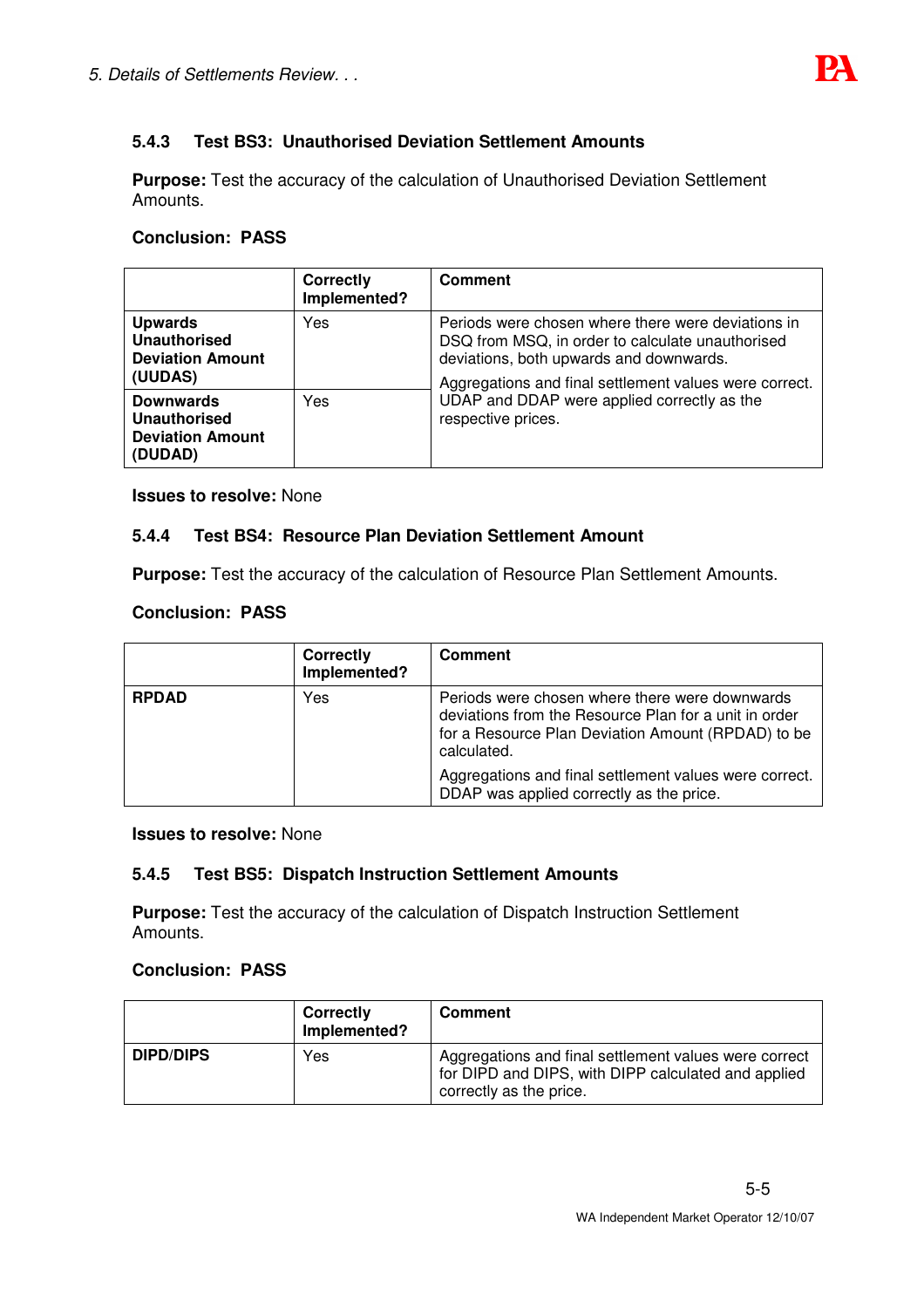

| <b>DIPNGD</b> | Yes | Aggregations and final settlement values were correct<br>for the Dispatch Instruction Payment Amount for Non<br>Scheduled Generators (including Intermittent<br>Generators), with DECP applied correctly as the price. |
|---------------|-----|------------------------------------------------------------------------------------------------------------------------------------------------------------------------------------------------------------------------|
| <b>DIPCLS</b> | Yes | Aggregations and final settlement values were correct<br>for the Dispatch Instruction Payment Amount for<br>Curtailable Loads (DIPCLS), with DECP applied<br>correctly as the price.                                   |

#### **Issues to resolve:** None

# **5.5 OTHER SETTLEMENT CALCULATIONS**

These are the equations in 9.10 to 9.15 of the rules. Previous IMO test results were checked and verified to ensure the software was implementing them correctly.

## **5.5.1 Test OS1: Commitment and Outage Settlement Amount**

**Purpose:** Test the accuracy of the calculation of Commitment and Outage Compensation Settlement Amounts.

## **Conclusion: PASS**

|                              | Correctly<br>Implemented? | <b>Comment</b>                                                                                                                                                              |
|------------------------------|---------------------------|-----------------------------------------------------------------------------------------------------------------------------------------------------------------------------|
| <b>COCSA</b><br><b>COCDA</b> | Yes                       | The software correctly calculates the Commitment and<br>Outage Compensation Settlement Amounts, including<br>performing the correct aggregations of the inputs from<br>MOI. |

#### **Issues to resolve:** None

## **5.5.2 Test OS2: Non-Compliance Charge Settlement Amounts**

**Purpose:** Test the accuracy of the calculation of Non-Compliance Charge Settlement Amounts.

#### **Conclusion: PASS**

|                | Correctly<br>Implemented? | <b>Comment</b>                                                                                     |
|----------------|---------------------------|----------------------------------------------------------------------------------------------------|
| <b>NCCSAWP</b> | Yes                       | The software correctly calculates the Non-Compliance<br>Charge Settlement Amount for Verve Energy. |

**Issues to resolve:** None